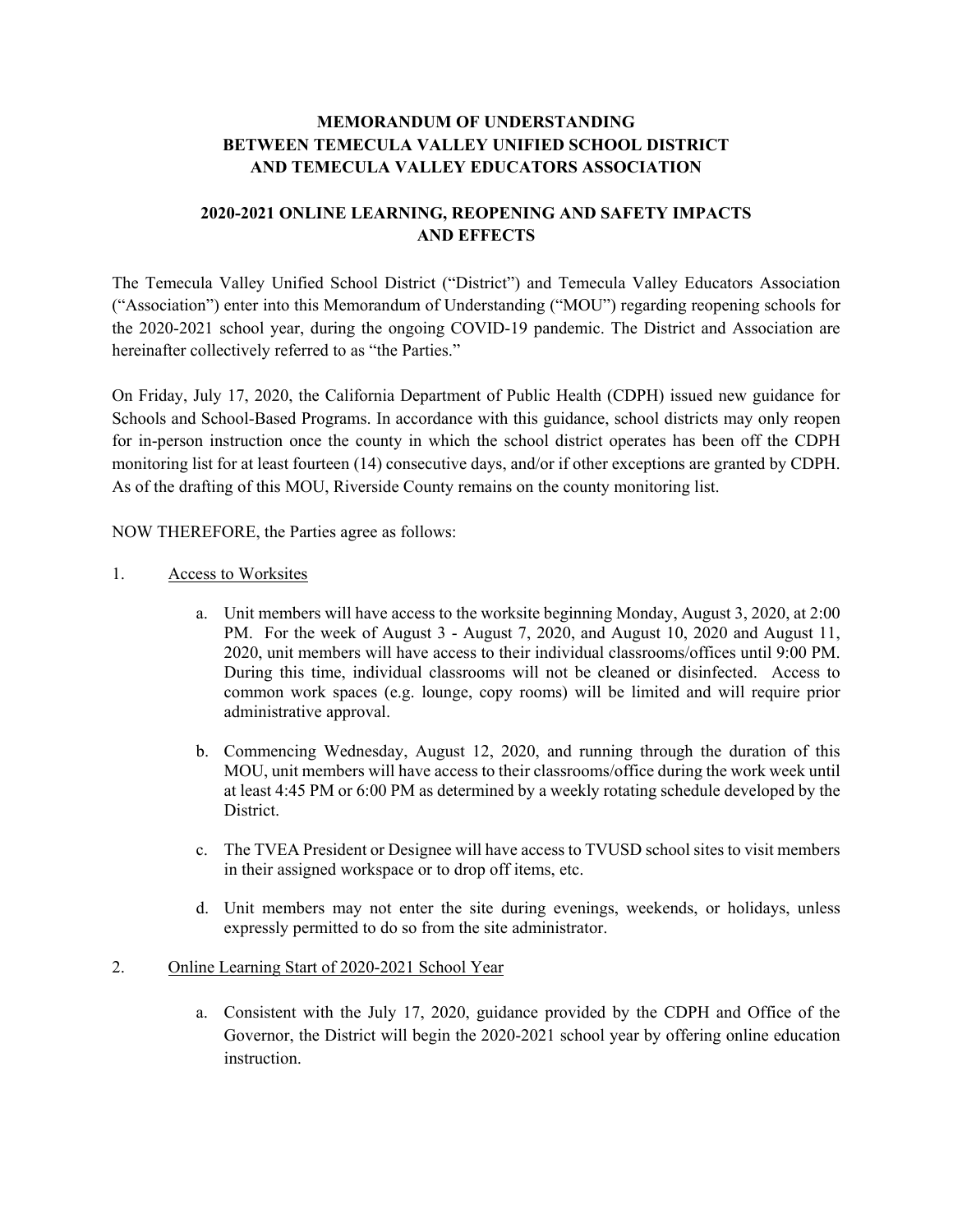- b. TVUSD encourages unit members to fulfill their professional duties from their respective worksite, while using Personal Protective Equipment (PPE) and maintaining appropriate physical/social distancing, although they may elect to work from home.
- c. In an effort to minimize employee employee contact and support an effective pattern of classroom use for cleaning and disinfecting of facilities, consistent with section 1 of this agreement, the following procedures and protocols shall be implemented:
	- i. A protocol shall be developed with site administration outlining access to classrooms and common areas that, to the extent practical, adheres to CDC and CDPH guidelines and recommendations, including but not limited to:
		- 1. Physical/social distancing
		- 2. Wearing of face coverings in accordance with CDPH guidelines. Face coverings may be removed during recording of live instruction or asynchronous instruction if other people are not present in the classroom
		- 3. Symptom self-assessment (protocol is attached as Appendix A)
		- 4. No in-person group meetings
- d. Unit members may fulfill their professional duties from their home provided the following conditions are met:
	- i. Adhere to the Teacher Responsibilities for online instruction outlined in Appendix B - Elementary, Appendix C - Secondary, Appendix D - Special Education (Elementary), Appendix E - Special Education Service Providers, Appendix F - Special Education (Mod-Severe), and Appendix G - Special Education (Secondary) of this agreement.
	- ii. Maintain appropriate equipment and internet access to support all the necessary functions of Online Learning and/or report to the site in the event of an outage after notifying their respective administrator.
	- iii. Maintain professional dress and grooming in accordance with BP 4119.22.
	- iv. Create and maintain a professional learning environment conducive to a teacher/student relationship.
	- v. Administration will have built in access to Canvas and SeeSaw classes. Teachers will provide administrator access to Google Classroom and synchronous meets for small and/or large group instruction.
	- vi. Communications from families will be returned in a timely manner.
	- vii. If applicable, maintain professional, consistent contact with support staff.
	- viii. Remain within the county of residence or county of employment during the workday.

If during a unit member's regularly scheduled work day, unforeseen circumstances limit their ability to fulfill the obligations outlined above, applicable leave time shall be utilized until the unit member reports to the site and resumes instruction.

In the event any one of the above is not maintained, Administration may direct the employee to fulfill their professional duties from their respective site.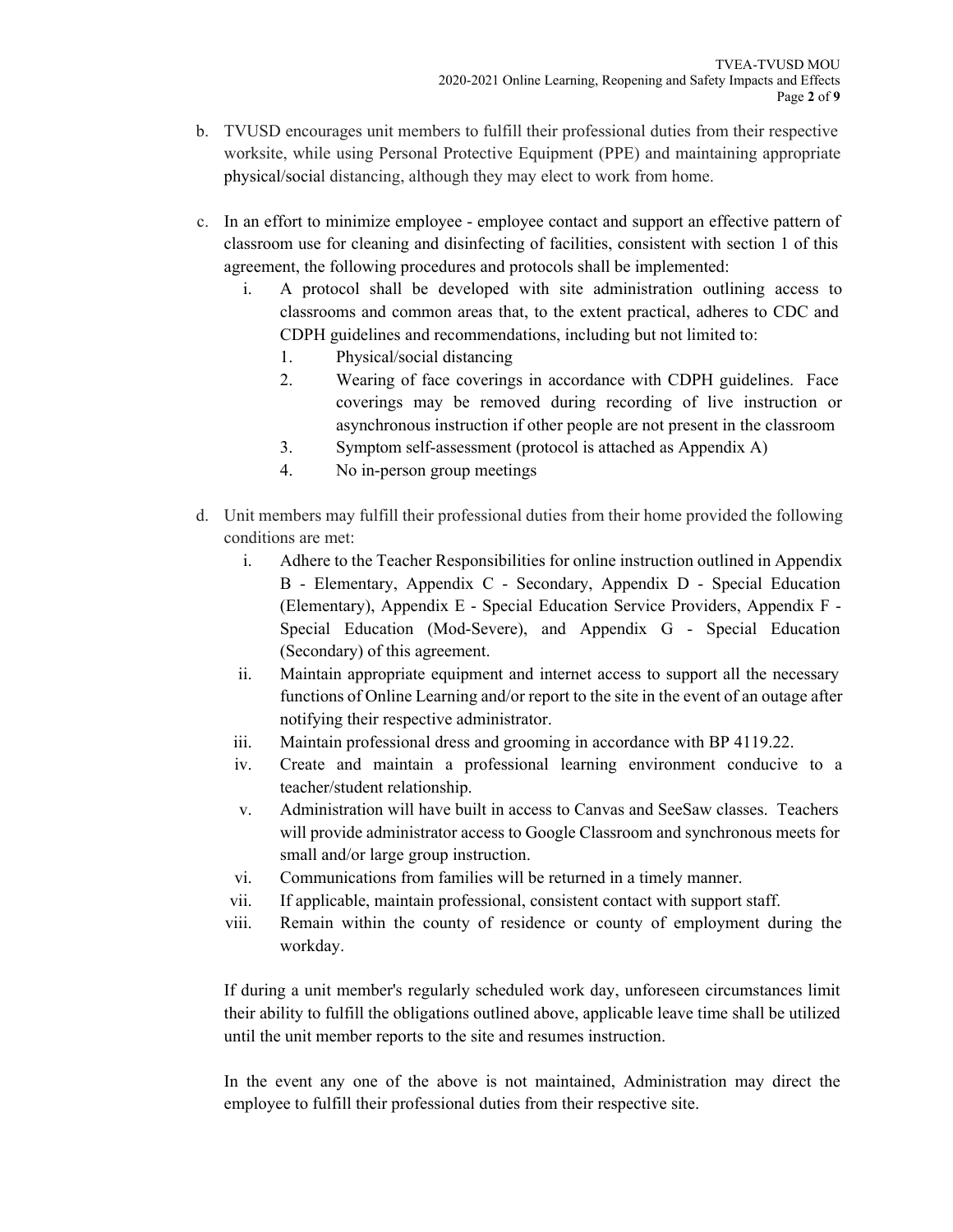- e. The Parties agree to reconvene six (6) weeks after the commencement of the 2020-2021 school year to determine the effectiveness of online instruction being delivered from home. The Parties reserve the right to negotiate changes to the MOU based upon effectiveness of the program.
- f. Appropriate instruction/guidance regarding online instruction will be provided within the employee's workday. Topics of professional development may include but are not limited to:
	- i. Learning Management Systems (LMS)
	- ii. Synchronous and asynchronous lesson design
	- iii. Digital citizenship
	- iv. Technology standards
- g. If approved extra-curricular/extra-duty/sixth-period assignments are actually performed, unit members shall receive the agreed upon stipend/payment. In the event extracurricular/extra-duty/sixth-period assignments cannot be performed in their entirety or are removed, prorated pay shall be provided.
- h. The District retains the discretion, to the extent permitted by state and local mandates, to open the District to "in-person" and hybrid instruction models.

### 3. Intervention Models for the 2020-2021 School Year

- a. Secondary Intervention Unit members will maintain a plan of intervention for all students. Intervention will be attached to each period to limit student interactions and contacts throughout the day.
- b. Elementary Intervention While unit members will provide intervention to students, each unit member will have the discretion to implement intervention with their own students and/or share students with their grade level team.

### 4. Substitute Protocols

- a. Substitute usage shall be in accordance with the 2020-2021 Substitute Protocols for online teachers, a copy of which is attached as Appendix H.
	- i. Unit members will have the option to select a Partner Teacher to cover as a substitute teacher in the absence of the unit member.
		- 1. The first preference in selecting a Partner Teacher shall be from a pool of teachers at the unit member's site.
		- 2. Singleton teachers (e.g. ASL, CTE Pathways) may elect to use a Partner Teacher from a different site.
		- 3. In the absence of a teacher designated Partner Teacher, the site will search for a substitute from the certificated substitute interest list.
	- ii. Site administration needs to be made aware of the arranged plans for Partner Teacher or Long-Term Substitute coverage, in accordance with the Substitute Protocols.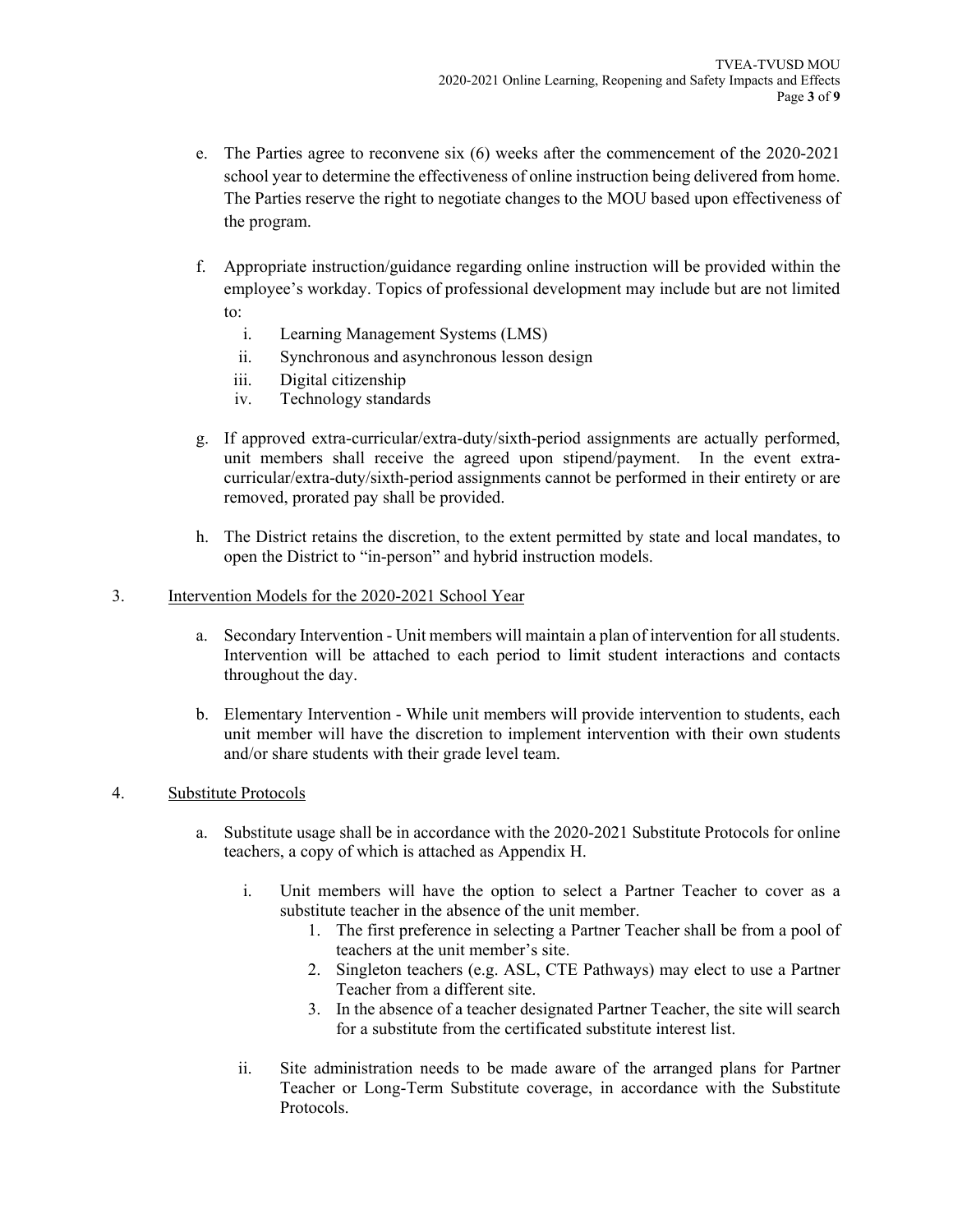- iii. Unit members will continue to utilize the Frontline Absence Management system to report absences. When recording absences, unit members shall designate whether the position has been filled by a Partner Teacher in the notes section and email their Partner Teacher. If a job is unfilled, the unit member shall email their site administrator or designated contact at the school site.
- iv. The role of the Partner Teacher involves the following:
	- 1. Unit Members Assigned to Student Daily or Section Rosters
		- a. Host a synchronous check-in directing students to complete the asynchronous assigned work and how to contact him/her for support.
		- b. Take attendance and provide this information to the appropriate staff member (e.g. attendance clerk) at the site.
		- c. Be available for student questions and briefly update their Partner Teacher upon their return on any pending student questions and or concerns.
		- d. Special Education Partner Teacher In addition to expectations 1a-c, also check in with instructional assistants.

### 5. Transition to On Campus Learning

- a. The District shall immediately notify the Association as soon as is practicable after Riverside County is removed from the county monitoring list. It will be the decision of the District to transition schools from model to model as COVID-19 guidelines change. TVEA and the District will meet to negotiate any effects not covered by this MOU.
- b. In the event that the District introduces on campus learning, Cohort Model, or some other instructional model that requires teachers to report to the site, teachers will be given a minimum of seven (7) calendar days' notice. During this time, the District and TVEA agree to meet and negotiate any impacts and effects of the decision.
- c. In anticipation of an eventual transition, the District will post elementary positions and classes made up of students from multiple school sites, for internal candidates only, for Online assignments that are anticipated to continue for the duration of the 2020-2021 school year using EdJoin. At the secondary level, unit members shall be notified of Online assignments, at their own school sites and of classes made up of students from multiple school sites, that are anticipated to continue for the duration of the 2020-2021 school year so that consideration can be given to interested unit members before candidates from another school site are considered. Placement of staff from other sites shall not result in overstaffing.
- d. In making Online assignments for the duration of the 2020-2021 school year, the District shall consider, to the extent practicable and consistent with applicable law, unit members with diagnosed underlying health issues that make them particularly susceptible to COVID-19.
	- i. After the identified prioritized conditions have been accommodated, remaining positions will be available for unit member transfers following the contractual procedures (Article 12 – Assignments, Transfer and Filling of Vacancies).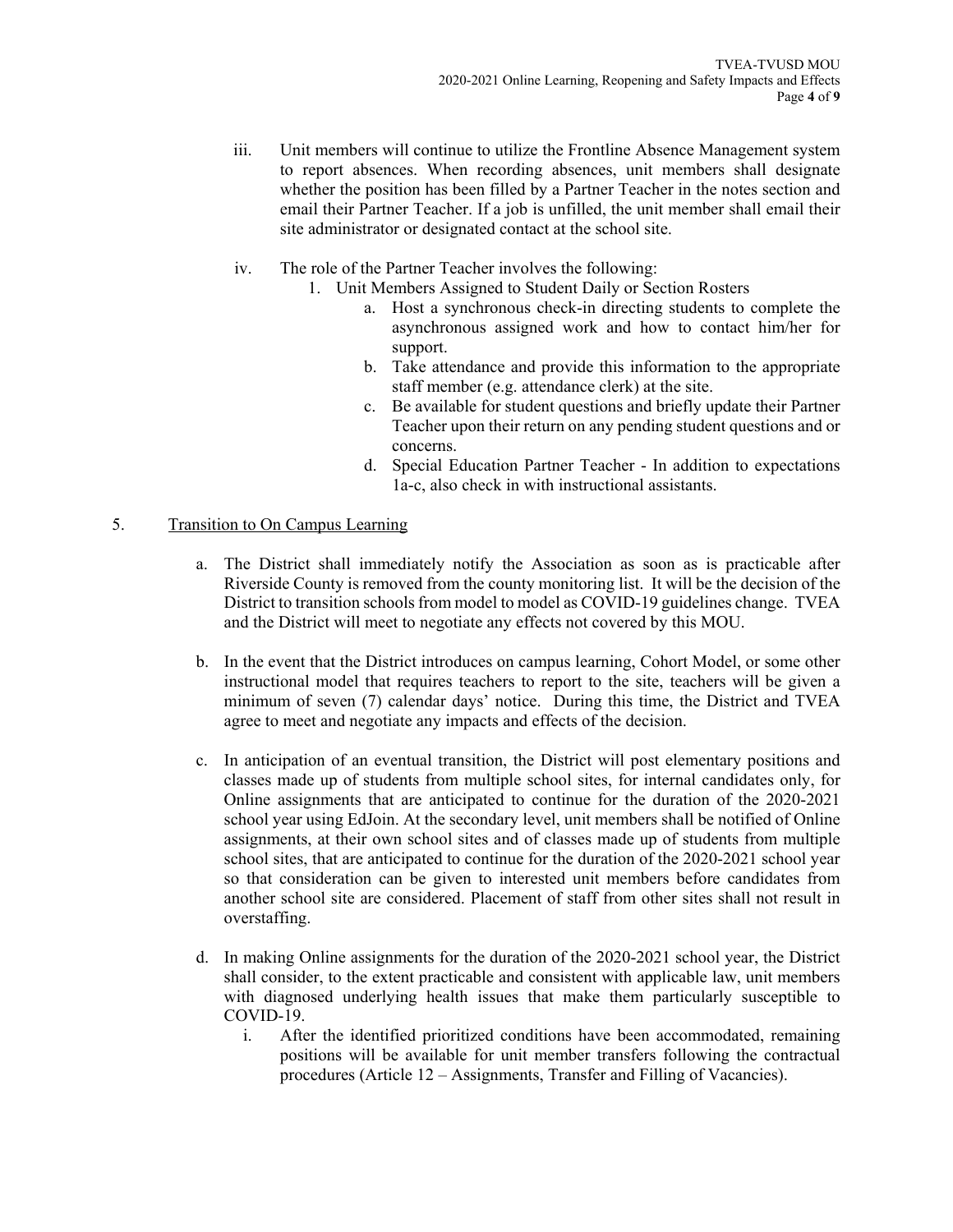- ii. Online assignments that are anticipated to last for the remainder of the 2020-2021 school year, may be located on region specific campuses under the supervision of the administration on each campus.
- iii. Unit members who are assigned to these year-long positions, shall report to their assigned worksite once the District transitions instructional models, unless there are legal accommodations in place.
- e. Teachers who interview and are selected for Online assignments shall retain first right of refusal rights to return to their 2019-2020 school site for the 2021-2022 school year, provided that there is a vacancy.

### 6. Safety Conditions for On Campus Instruction

- a. District Provided Personal Protective Equipment (PPE): Subject to availability, the District will provide the following personal protective and safety equipment upon reopening:
	- i. Disposable Gloves
	- ii. Five (5) Cloth Face Coverings
	- iii. Face Shield
	- iv. Access to N95 masks for School Nurses to use when necessary
	- v. The District will provide a sneeze guard/plexiglass shield for certain nonclassroom-based unit members where maintaining physical/social distancing practices is impossible. Upon request and subject to availability, the District will provide a sneeze guard/plexiglass shield for classroom-based unit members.
- b. Facial Coverings
	- i. If the July 17, 2020, guidance provided by the CDPH and Office of the Governor mandate is amended to permit greater discretion in the use of face coverings, the District and Association agree to conduct an emergency bargaining session to collaboratively address this specific matter.
- c. Classroom/Workspace Sanitation, Hygiene, and Health Protocols:
	- i. Subject to availability, all classrooms and common office spaces will have hand sanitizer stations installed.
	- ii. Classroom teachers will be provided with District approved, EPA and CDC compliant, cleaning and disinfectant materials for optional use by teachers at their discretion.
	- iii. The District will develop and publish sanitization schedules, including an overview of the disinfection process, for classrooms and unit member work stations. To facilitate sanitation, unit members shall:
		- 1. Clear student and unit member desks, countertops. Stationary equipment (e.g., computers, phones, etc.) may remain on the desks/countertops.
		- 2. Minimize the use of unlaminated paper or posters in the classroom, as these materials can be damaged in the sanitization process.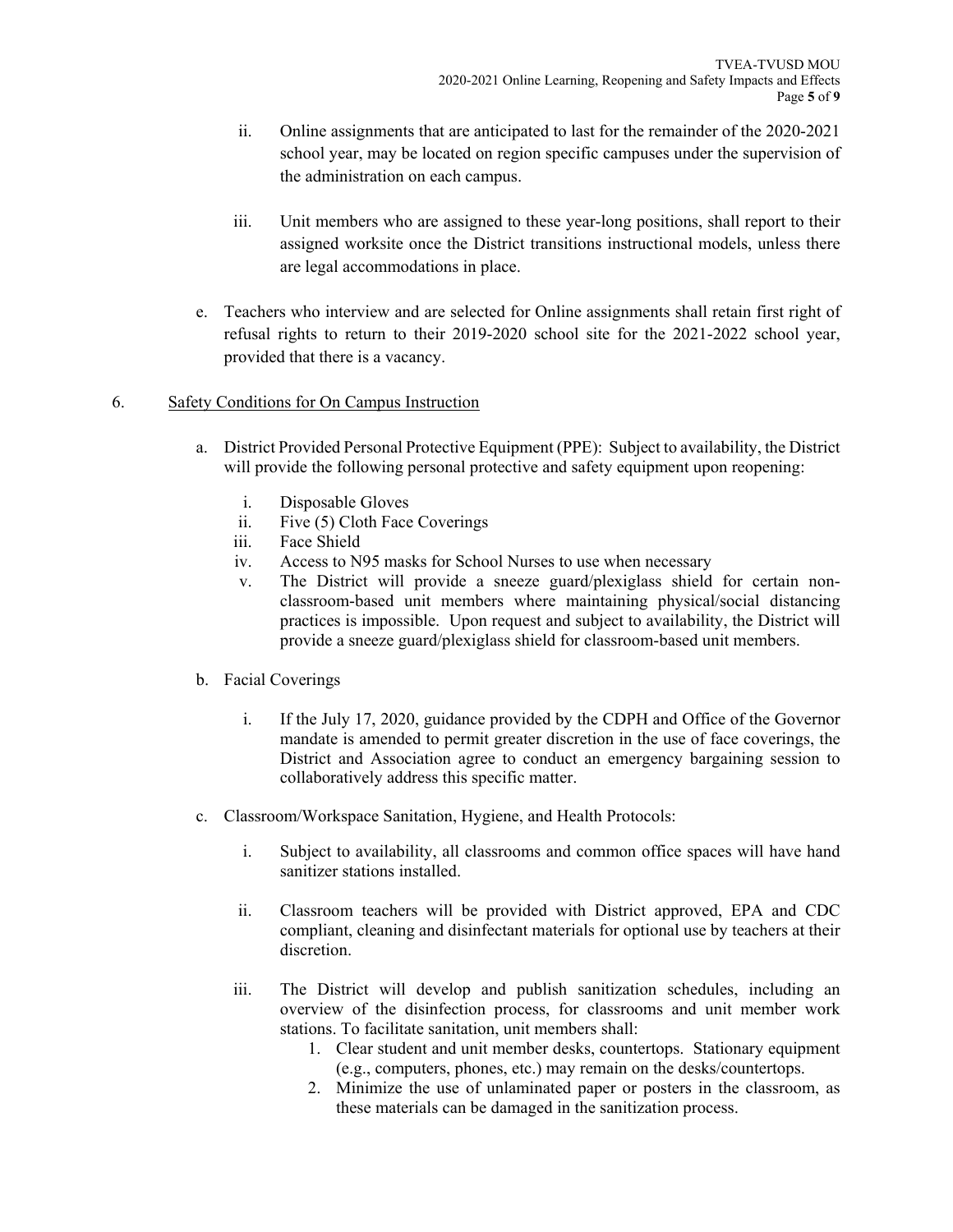- 3. Remove personal items and/or furniture that may hold moisture and/or deteriorate with regular exposure to moisture.
- iv. District approved, EPA and CDC compliant, cleaning and disinfectant materials shall be provided for shared workspaces (e.g., conference rooms, staff workstations, etc.). Each staff will disinfect (e.g., wipe down) any surfaces used prior to exiting these shared workspaces.
- v. The District shall establish and publish COVID-19 guidelines, based on the July 17, 2020, CDPH Schools and School-Based Programs guidance, for unit members that outline District protocols related to:
	- 1. Identifying Illness at School
	- 2. Guidelines for Student Return to School After Exclusion
	- 3. Protocols for Potential Classroom Exposure
- d. The Parties will reconvene prior to the physical reopening of schools to discuss the impacts and effects of COVID-19 testing for certificated staff.
- e. Temporary Staff and Student Isolation:
	- i. In the event that an asymptomatic unit member and students are required to selfisolate at home due to potential or confirmed COVID-19 exposure while on the job in the Cohort Model, the unit member shall provide Online Instruction during the period of required isolation.
	- ii. If the District is in the on-campus instructional model, and in an effort to provide an opportunity to transition back to online instruction, impacted unit members will have twenty-four (24) hours to transition to Online Learning. Unit members impacted by TVUSD work related isolation orders will be able to virtually collaborate with the online teachers at the same grade level/course.
	- iii. Unit members who are subject to quarantine (either voluntarily or by directive), shall use those leaves available in the collective bargaining agreement and/or state/federal law, if applicable, including but not limited to leaves provided in the Families First Coronavirus Response Act and FMLA.
- f. Elementary Arrival, Recess, and Dismissal Procedures
	- i. If deemed necessary at the transition period, and based on the number of students at a given school site, students may be required to report directly to their classrooms as early as 8:40 AM each morning. During this time, classroom teachers shall be present to supervise students, however, instruction will not start until the official start of the instructional school day.
		- 1. If a Unit Member assigned to a PK-5 class is required to accept students in their classroom at 8:40, they shall be accorded an additional  $\frac{1}{2}$  day professional release to be used for purposes of planning and preparation. These days shall be scheduled by each unit member with the principal. Unit members shall coordinate the scheduling of this release time, to the extent possible, and ensure the use of a full day substitute shared between two teachers. The unit member shall submit to the principal a plan for the use of the professional release day.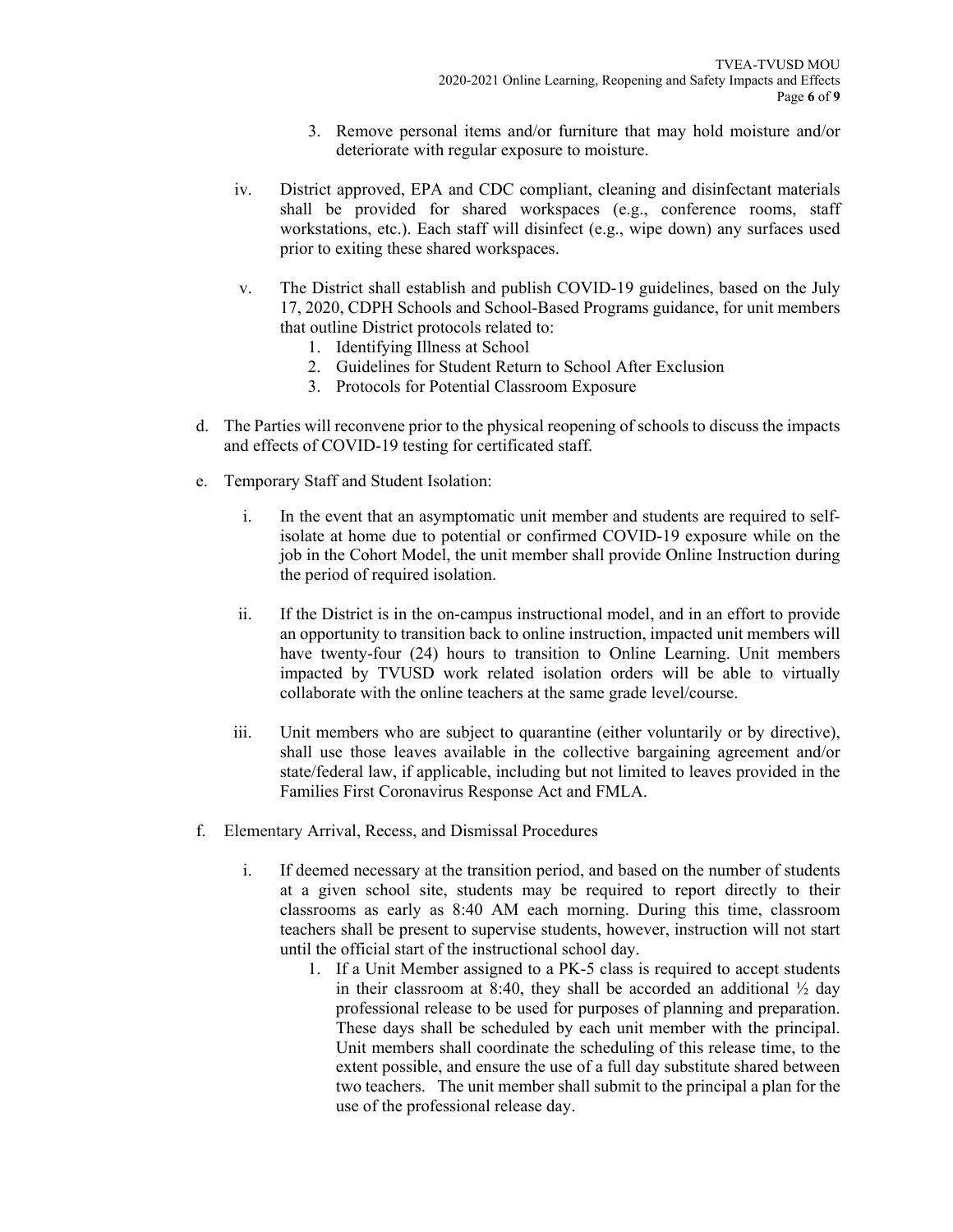- 2. If there is still a need for this MOU during the second semester of the 2020- 2021 school year, unit members in grades PK-5 serving assigned additional supervisory duties before and after school each day of the first semester shall be accorded an additional ½ day professional release to be used in accordance with this subsection.
- ii. Unit members who are not assigned to a set class roster of students and those that do not have students physically reporting to school may be assigned supervision duty for arrival, dismissal, and recess.
- iii. The Parties recognize that the unique layout and student population at each site will necessitate individual plans regarding safe student release. All plans must have the following components:
	- 1. Plans should account for and minimize cross-grade level cohort interactions, to the extent practicable.
	- 2. Plans should minimize interactions with non–students, to the extent practicable.
	- 3. Plans will have a designated location to drop off remaining students before the end of the teacher workday.
- g. Instructional Materials
	- i. Efforts shall be made by staff to ensure use of manipulatives and other instructional materials by students meet health and safety guidelines (e.g., unifix cubes made into individual student sets).
	- ii. Lab classes and other classes that require the use of shared materials may consider having students use gloves, or to the extent possible, limiting the number of students handling materials.
- h. Non-Instructional Duties
	- i. Visitor access to each school campus will be restricted to those having legitimate business at the site. The preferred method for parent-teacher conferencing and other related meetings (e.g., IEPs, SSTs, 504s, etc.) will be virtual. However, in the event a virtual meeting is not possible, unit members may be expected to safely conduct in-person parent meetings in consultation with their site supervisors.
	- ii. Back to School Night will take place virtually. A decision regarding the format of Open House will be dependent on the CDPH guidelines during the second semester.
	- iii. Staff meetings and staff development sessions will occur virtually, unless conditions permit the meeting to be held safely in person per state and county guidelines.
- i. Physical/Social Distancing
	- i. The District will adhere to any current and future mandates associated with the July 17, 2020, COVID-19 Industry Guidance for Schools and School-Based Programs. Examples from the guidelines include, but are not limited to: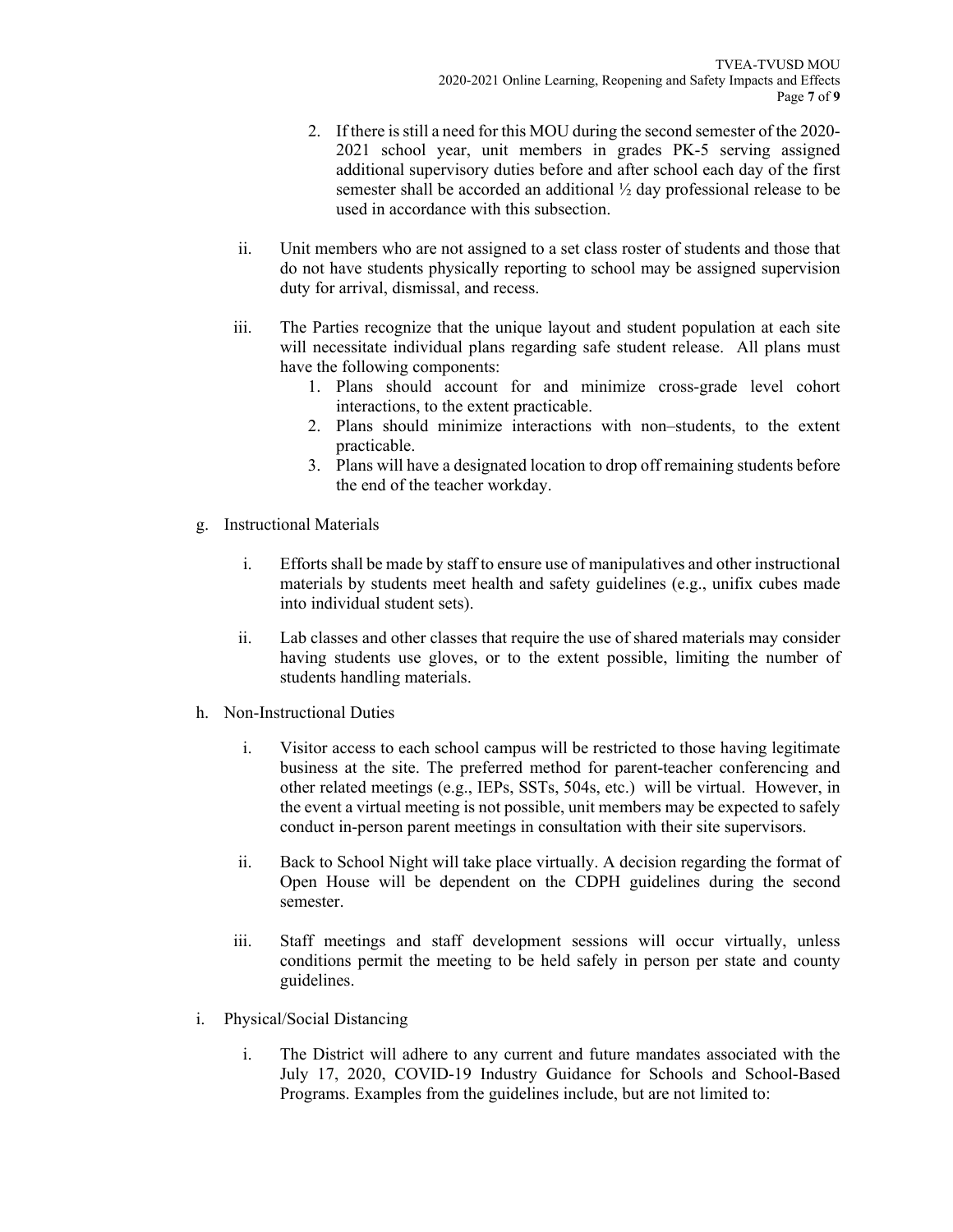- 1. Minimize contact at school between students, staff, families and the community at the beginning and end of the school day. Prioritize minimizing contact between adults at all times.
- 2. Designate routes for entry and exit, using as many entrances as feasible. Put in place other protocols to limit direct contact with others as much as practicable.
- 3. Maximize space between seating and desks.
- 4. Consider redesigning activities for smaller groups and rearranging furniture and play spaces to maintain separation.
- 5. Implement procedures for turning in assignments to minimize contact.
- ii. Large gatherings, assemblies, and field trips will be postponed or virtual until further notice.
- j. Elementary Weekly Preparation Time
	- i. Depending on program needs and/or sanitation needs, and/or availability of physical space, and/or inclement weather, etc., Library, PE, and VAPA lessons may need to be conducted in each teacher's classroom.
	- ii. The District will endeavor to provide private workstations for teachers to prepare, subject to facility availability.
	- iii. If a site's enrollment provides for an open classroom(s), these rooms will be utilized by Library, PE, and VAPA teachers before the teacher's classroom is used.
- k. Substitute usage shall be in accordance with the 2020-2021 Substitute Protocols for online teachers, a copy of which is attached as Appendix H.

#### 7. Special Services During Online Instruction

- a. General Considerations
	- i. If required by state and federal Special Education law, and if permitted by the CDPH or Riverside County Public Health (RCPH) some classifications of certificated employees (e.g. SLPs, APE Teachers, School Psychologists, Behavioral Health Counselors, School Nurses, Special Education Teachers) will be required to conduct on campus assessments with students. The District will adhere to all local health order mandates related to on campus assessments.
	- ii. Initially, small group instruction and/or 1:1 instruction sessions for moderate/severe student populations will take place online. After appropriate protocols are developed by RCPH and PPE and safety equipment is in place, and if permitted by local health orders, unit members may be required to provide on campus instruction to these students. The District will adhere to all local health order mandates related to instruction.
	- iii. In the event that the District introduces site-based small group instruction and/or 1:1 instruction sessions for moderate/severe student populations that requires teachers to report to the site, teachers will be given a minimum of seven (7)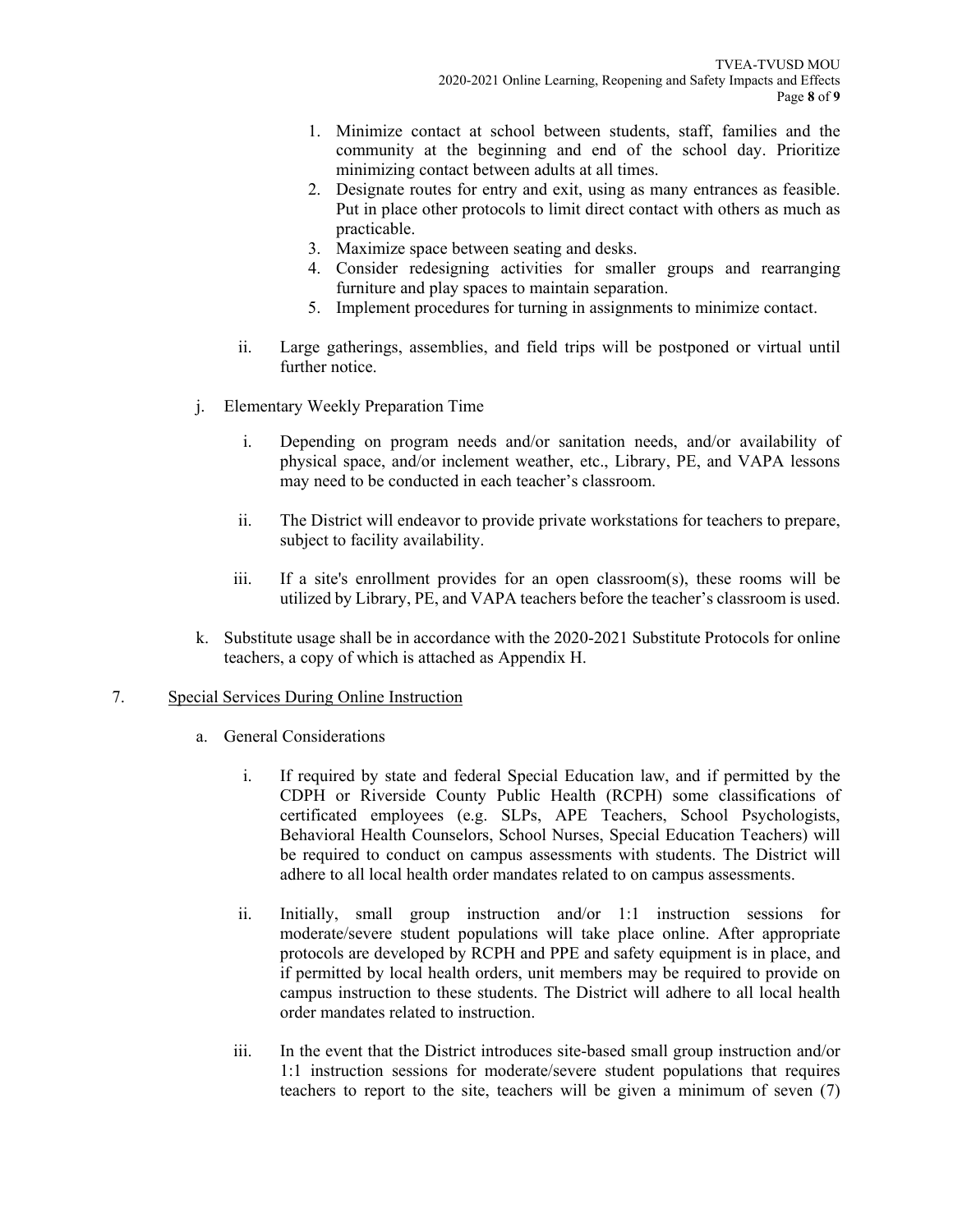calendar days' notice. During this time, the District and TVEA agree to meet and negotiate any impacts and effects of the decision.

Nothing in this agreement limits the initiative on the part of the unit member to voluntarily work with students on campus, as long as administrative approval is provided in advance and doing so does not violate State and or local health orders.

#### 8. Evaluations

The District and Association understand that the 2020-2021 school year is both unique and unprecedented. A certain degree of flexibility will be necessary as both teachers and students adjust to new instructional models.

- a. Accordingly, for the 2020-2021 school year, the District shall not conduct and issue formal evaluations to permanent bargaining unit members, though the District reserves the right to engage in informal observations and to provide direction, feedback and support based upon those informal observations. Unit members shall be made aware of the District and Site level instructional goals. Although the District will not require goal setting forms to be submitted during the 2020-2021 school year, the District and Association recognize the importance of professional growth.
	- i. This section shall not apply to unit members who were on an Assistance Plan for the 2019-2020 school year and will be subject to an Assistance Plan as a result of their 2020-2021 evaluation in accordance with Article 13.2.2(b).
- 9. Unless modified by this MOU, the provisions of the existing collective bargaining agreement remain in effect.
- 10. This MOU is a non-precedent setting and may not be cited to support any particular interpretation of the collective bargaining agreement.
- 11. This MOU will expire June 30, 2021, unless extended in writing by the Parties.

For the District:  $\sqrt{ }$ 

Date

7/27/2020 7/27/2020

Date

Francisco Arce Assistant Superintendent Human Resources Development

Brian Balaris Bargaining Chair Temecula Valley Educators Association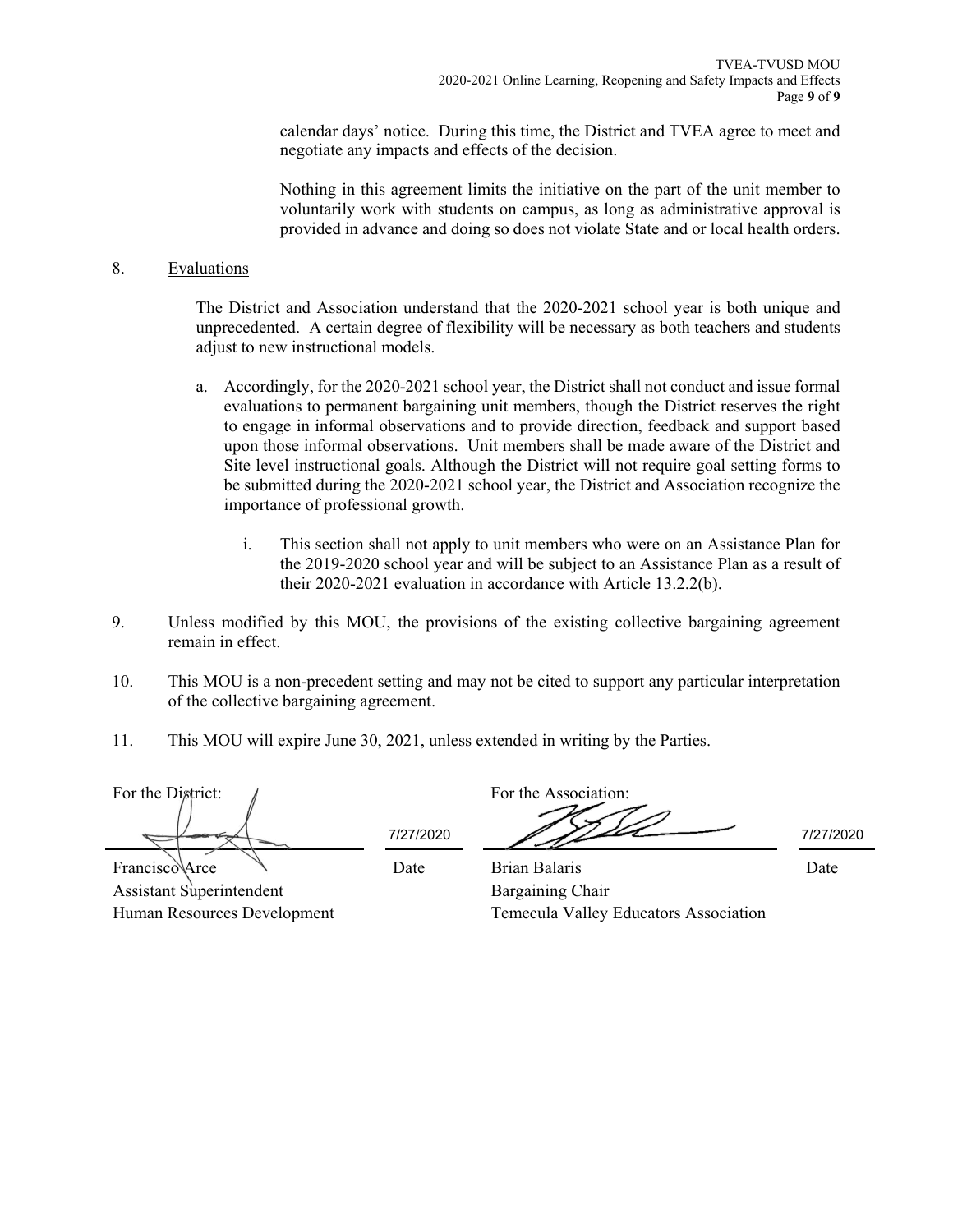# Human Resources Development COVID-19 Employee Self-Screening Assessment

The completion of this assessment is required daily at the start of the work day.

### **Required**

### Please answer Yes or No

Since your last day of work, or since your last visit to this facility, have you had any of the following:

1. A new fever (100.4° or higher) or sense of having a fever?

No

2. A new cough that you cannot attribute to another health condition?

- Yes
- No

3. New shortness of breath that you cannot attribute to another health condition?

- Yes
- $\Box$  No.

4. A new sore throat that you cannot attribute to another health condition?

- Yes
- No

5. New muscle aches that you cannot attribute to another health condition or that may have been caused by a specific activity (such as physical exercise)?

- Yes
- No

If the answer to any of these questions is Yes, the unit member shall notify site administration, may not be present at any district facility, and shall use any applicable available leave time.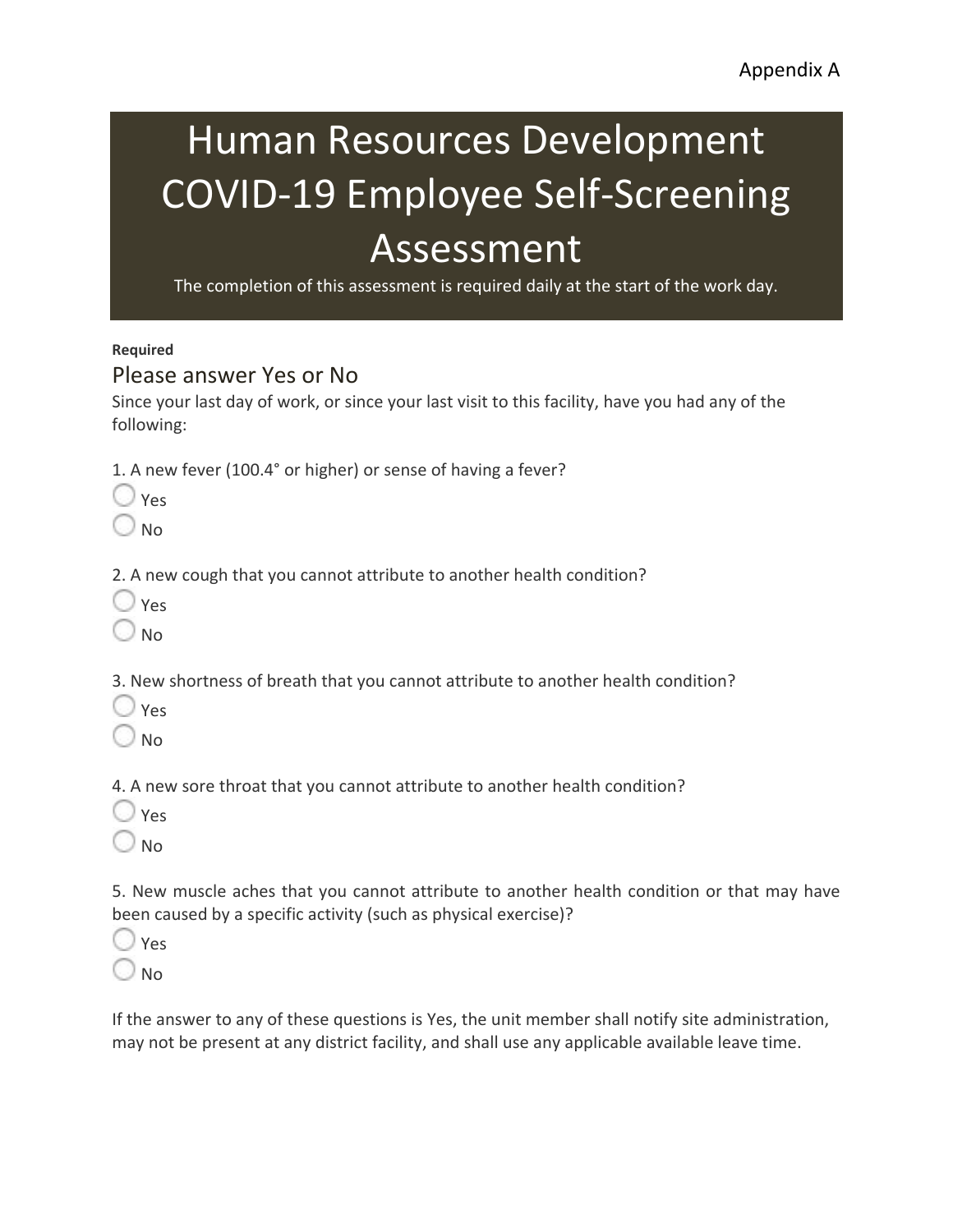# **Appendix B Teacher Responsibilities: Elementary Online Learning Model**  *Providing a rigorous and supportive online learning opportunity for TK – 5 families*



| <b>Teacher</b><br><b>Responsibilities</b> | Morning "Instruct": Teachers will provide core instruction from 9:00 - 2:15 on Monday - Friday. This will<br>$\circ$<br>consist of:<br>Screencasts and videos used to deliver teacher pre-recorded (asynchronous) instruction.<br>Virtual morning meetings $2 - 3$ times a week to develop a sense of community and update the<br>class regarding current assignments and expectations.<br>Regular live (synchronous) instruction on a virtual platform for whole group and small group<br>instruction throughout the morning, determined by the teacher's schedule. The emphasis will be<br>on live small group instruction for each student three to four times a week to allow for teacher<br>feedback and clarification, as well as peer collaboration.<br>Teacher developed and assigned independent work to include instructional technology programs,<br>project-based learning, inquiry, and application of skills which may be extended into the afternoon<br>hours. |
|-------------------------------------------|-------------------------------------------------------------------------------------------------------------------------------------------------------------------------------------------------------------------------------------------------------------------------------------------------------------------------------------------------------------------------------------------------------------------------------------------------------------------------------------------------------------------------------------------------------------------------------------------------------------------------------------------------------------------------------------------------------------------------------------------------------------------------------------------------------------------------------------------------------------------------------------------------------------------------------------------------------------------------------|
|                                           | Afternoons: "Apply, Extend, Support" Teachers will provide guidance to students for one to two hours each<br>$\circ$<br>afternoon which will be reserved for student application of skills, intervention, and extension. Teachers will<br>use their afternoons to plan, record virtual content, grade student work, and provide feedback to students<br>and families. Teachers should also schedule office hours during this time and communicate with families via<br>email and phone. Record daily attendance of students.                                                                                                                                                                                                                                                                                                                                                                                                                                                  |
|                                           | Google Classroom and SeeSaw Management Systems: Teachers will use the Google Classroom and SeeSaw<br>$\circ$<br>Learning Management Systems to provide families with lessons, materials and directions.                                                                                                                                                                                                                                                                                                                                                                                                                                                                                                                                                                                                                                                                                                                                                                       |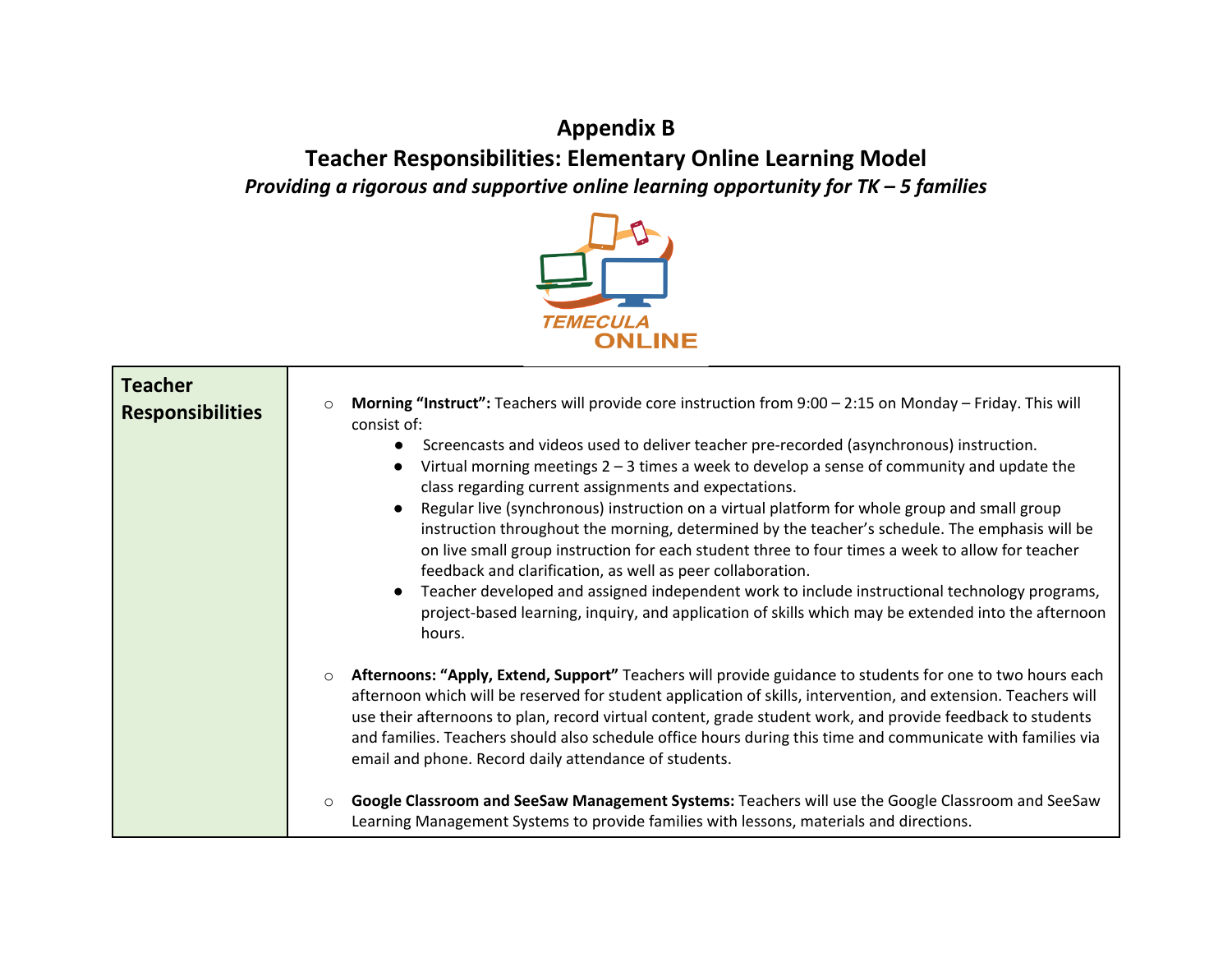- o **Additional Student Support Services**: Teachers will collaborate with support providers such as Title I/LCAP intervention, counseling, and special education so that services can be integrated throughout the instructional day based on individual student needs. Teachers will provide integrated and designated support for English Language learners.
- o **Assessment and Feedback:** Teachers will emphasize consistent feedback to students on classwork and progress on standards. Teachers will complete all required district assessments and will make arrangements for students to take specific grade level assessments. They will provide families with information regarding student progress on district progress reports and report cards.
- o **Partnerships:** Teachers will build partnerships with parents/guardians, with consistent communication on student progress and office hours to support the learning process. Teachers may meet with students and/or families in person, when mutually agreed upon, or virtually through scheduled office hours.
- o **Schedules:** Teachers will communicate detailed daily and weekly schedules to students, families, administrators, and related service providers to best support students and staff.
- o **Training for Families:** Teachers will participate in developing the following training opportunities for parents to promote student success:
	- Families will be provided detailed information about the model and expectations at the Back to School Night presentation.
	- Onboarding for parents and students will include training them in digital readiness, instructional programs, and best practices for participation in the program.
	- Families will be provided with video-based training in supporting student learning in this model

#### o **Collaboration:**

- Teachers will collaborate in PLC with online peers and grade level peers to support student learning through the four essential questions.
	- What do we want students to learn?
	- How will we know when they have learned it?
	- What will we do for those who do not?
	- What will we do for those who already know it?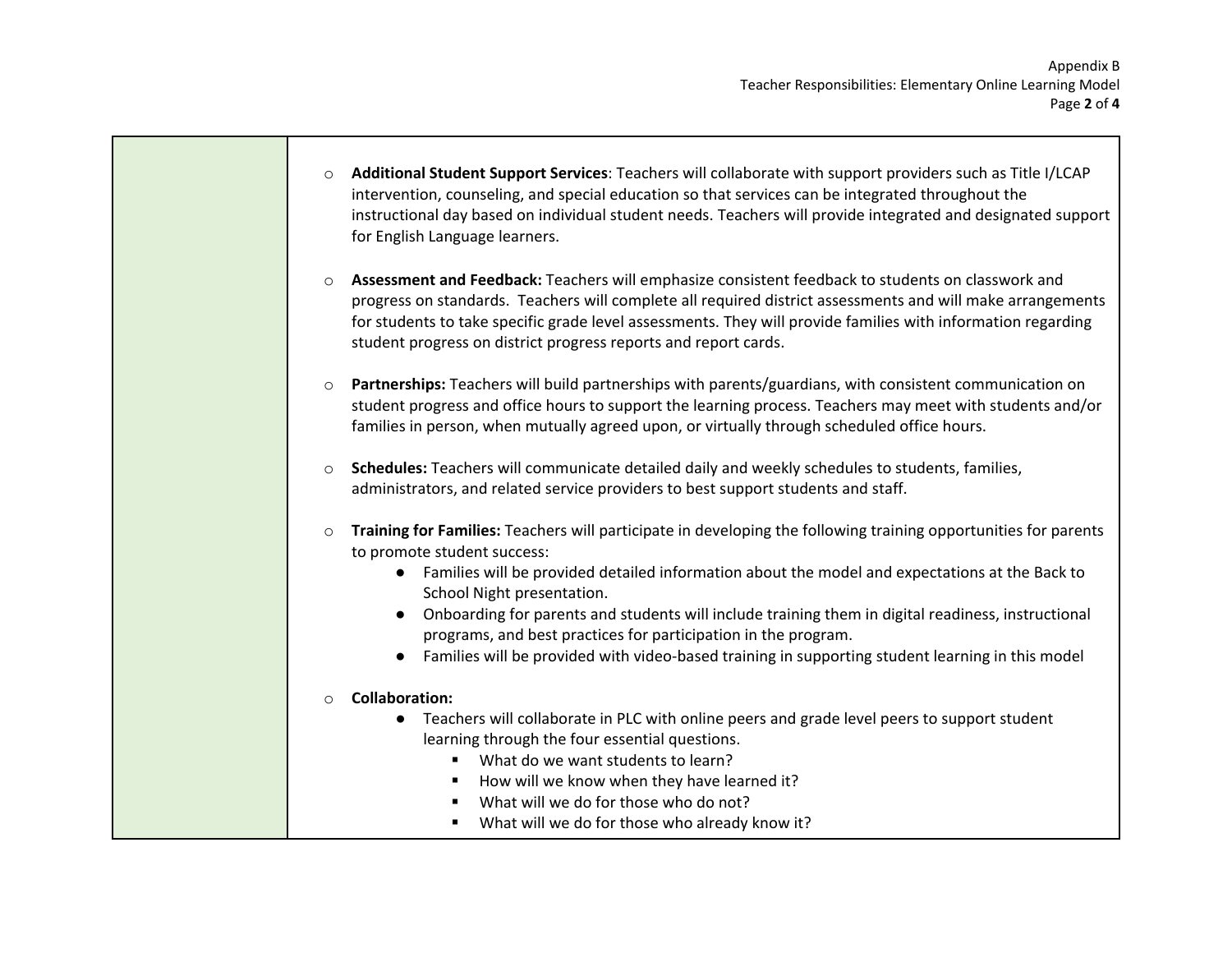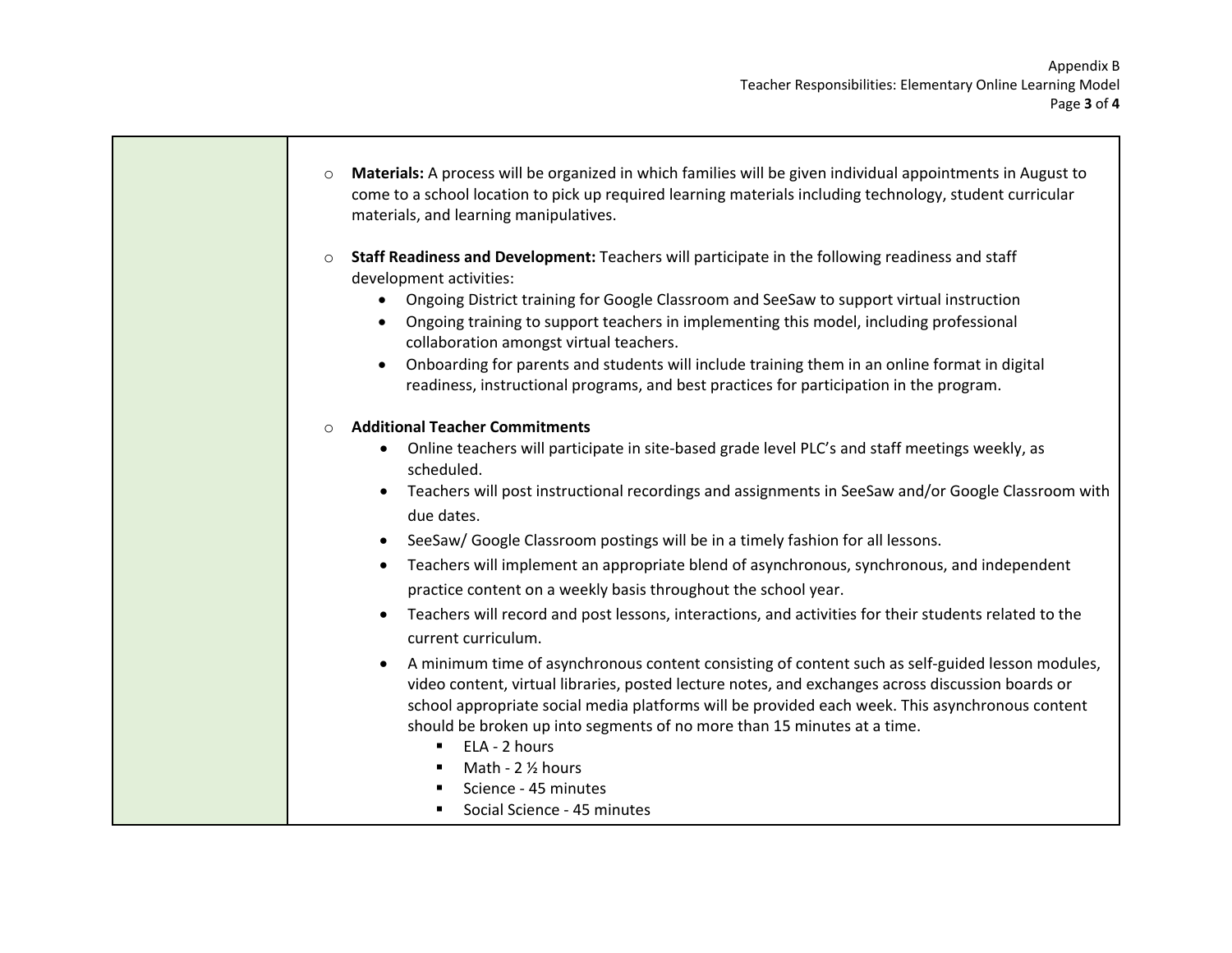- **Intervention 30 minutes**
- **Independent practice and/or small group synchronous collaboration should be assigned with** every instructional video.
- A minimum time of synchronous content will be scheduled each week. These synchronous video conferencing sessions should occur most often with small groups of students organized into homogeneous or heterogeneous groups. These sessions provide an opportunity for differentiated instruction, teacher monitored guided practice, intervention, enrichment, small and whole group class discussion, and assessments. These sessions also allow for feedback and clarification as well as peer collaboration.
	- $\blacksquare$  ELA 3 hours
	- $Math 2$  % hours
	- Science 1 hour
	- **Social Science 45 minutes**
	- **Intervention 60 minutes**
- Independent practice and/or small group synchronous collaboration should be assigned with every instructional video.
- Teachers will document grades and feedback for students who complete the work in a timely manner.
- Each day, teachers will take attendance and submit attendance via Infinite Campus. Attendance may be collected through the use of student attendance in a synchronous session or completion of asynchronous/Independent work.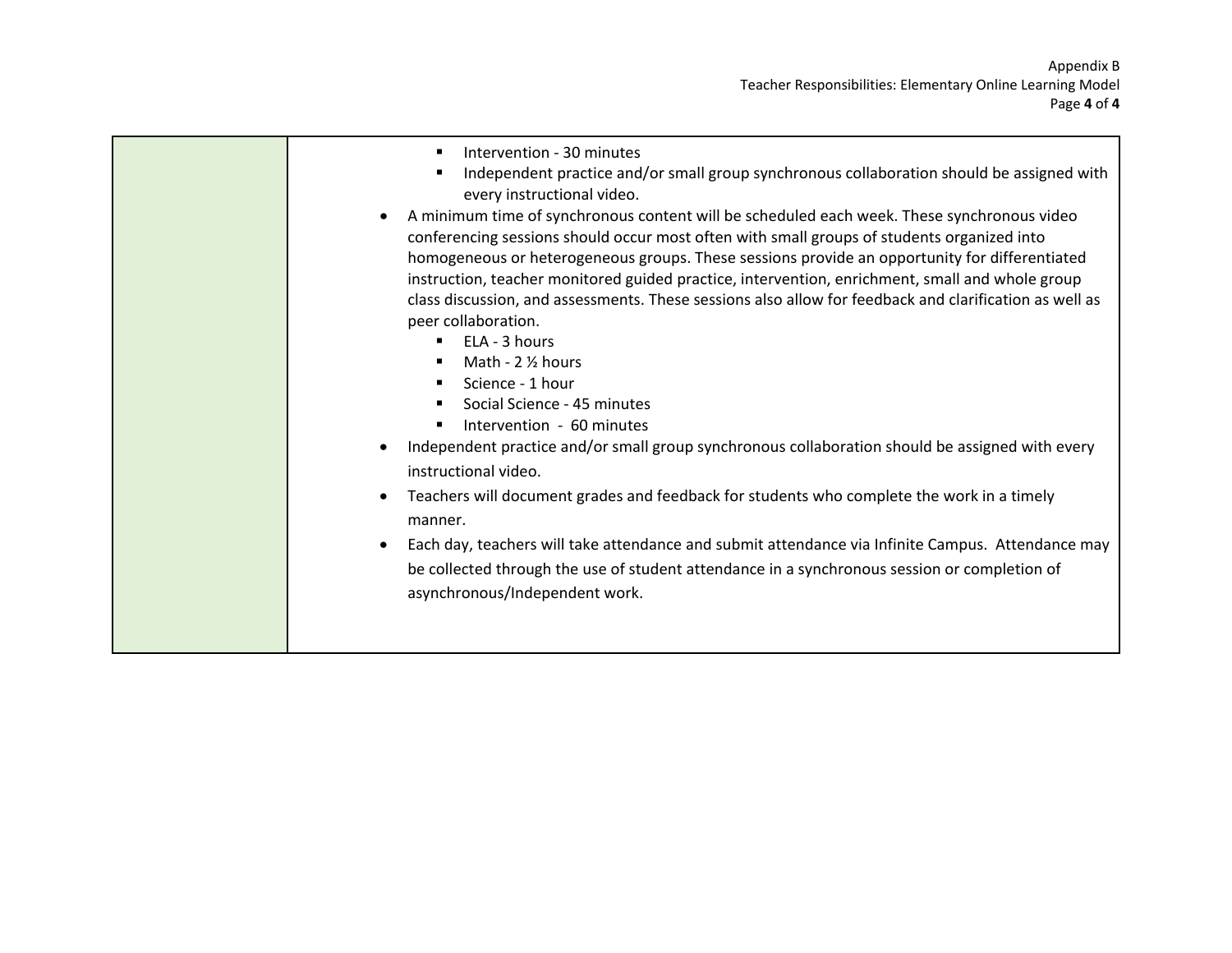# **Appendix C Teacher Responsibilities: Secondary Online Learning Model**  *Providing a rigorous and supportive online learning opportunity for 6-12 families*



| <b>Teacher</b><br><b>Responsibilities</b> | "Instruct": Teachers will deliver instruction by blending the asynchronous, synchronous, & independent<br>$\circ$<br>practice models.<br>Screencasts, videos of teacher pre-recorded instruction, or other applicable videos are used to<br>$\bullet$<br>deliver (asynchronous) instruction.<br>First-instruction should occur primarily in the asynchronous environment<br>Regular, live (synchronous) online instruction will occur in small & whole group environments<br>according to the period bell schedule. The emphasis will be on live small group instruction for each<br>student organized in homogeneous or heterogeneous groups two times a week to allow for<br>teacher feedback and clarification, as well as peer collaboration and class discussion.<br>These virtual meetings develop a sense of community and update the class regarding<br>٠<br>current assignments and expectations, as well as provide an opportunity for teachers to<br>monitor student learning and adjust instruction and implement intervention as<br>appropriate.<br>Teacher-developed, and assigned, independent work to include instructional technology programs,<br>project-based learning, inquiry, and application of skills which may occur outside the period bell<br>schedule.<br>See the attached documents entitled "Online Course Format". |
|-------------------------------------------|----------------------------------------------------------------------------------------------------------------------------------------------------------------------------------------------------------------------------------------------------------------------------------------------------------------------------------------------------------------------------------------------------------------------------------------------------------------------------------------------------------------------------------------------------------------------------------------------------------------------------------------------------------------------------------------------------------------------------------------------------------------------------------------------------------------------------------------------------------------------------------------------------------------------------------------------------------------------------------------------------------------------------------------------------------------------------------------------------------------------------------------------------------------------------------------------------------------------------------------------------------------------------------------------------------------------------------------------------|
|                                           | "Apply, Extend, Support": Teachers will provide guidance to students during the periods where there is not<br>$\circ$<br>synchronous instruction. These times can also be reserved for student application of skills, intervention, and<br>extension. Teachers will prepare course material, record virtual content, grade student work, and provide<br>feedback to students and families.                                                                                                                                                                                                                                                                                                                                                                                                                                                                                                                                                                                                                                                                                                                                                                                                                                                                                                                                                         |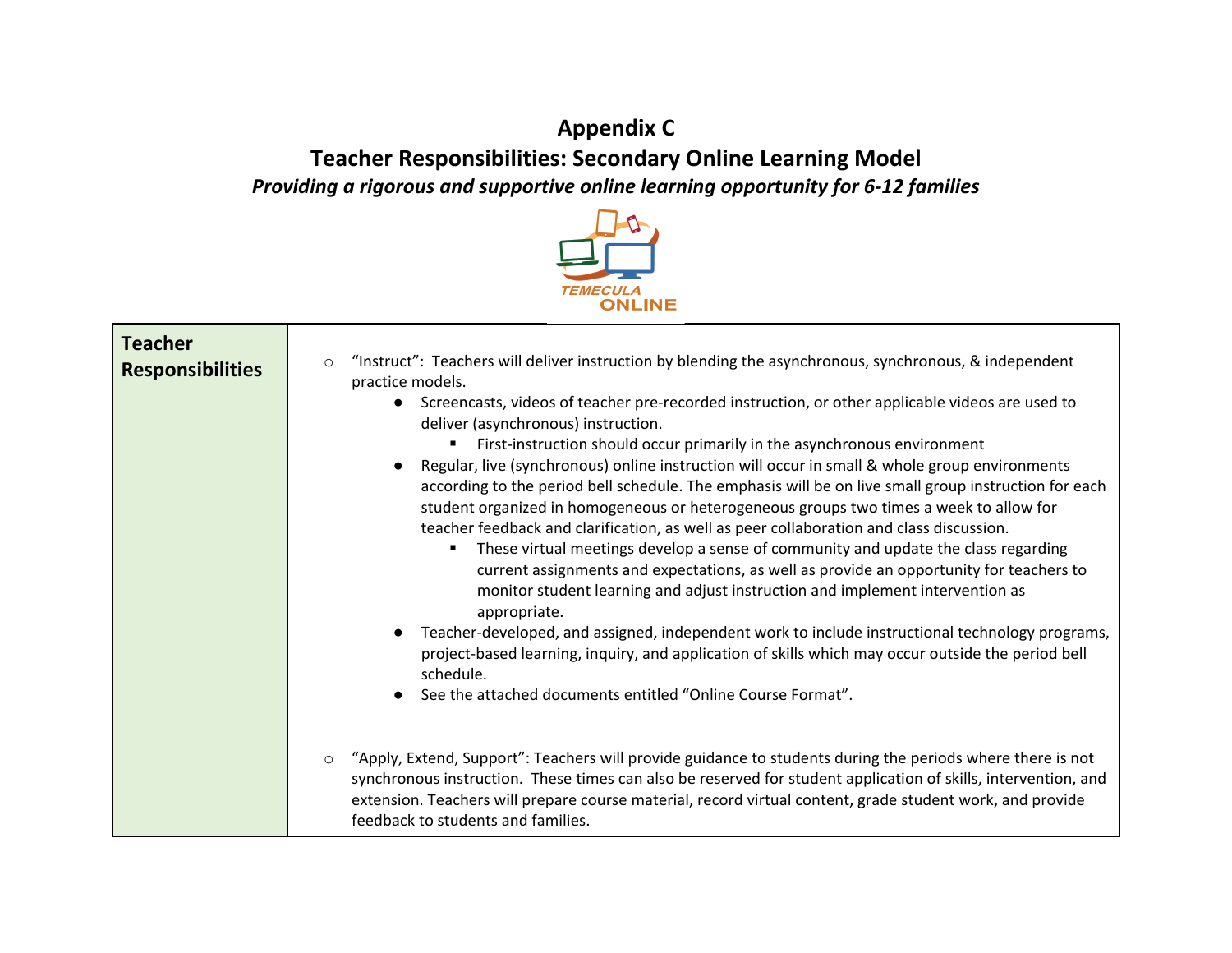- o Canvas Learning Management System (LMS): Think of Canvas as your online classroom. Online teachers will use the Canvas Learning Management System to provide families with lessons, instruction, materials, and direction, and support. There is a phase-in support plan for the incremental transition into the Canvas LMS from Google Classroom.
- o Additional Student Support Services: Teachers will collaborate with support providers such as special education, Instructional Assistants (IAs) and Educational Assistants (EAs), counselors, etc. so that services can be integrated throughout the instructional day based on individual student needs. Teachers will provide integrated and designated support for English Language learners.
- o Assessment and Feedback: Teachers will administer all required district assessments. They will provide families with information regarding student progress on district progress reports and report cards. Teachers will emphasize consistent feedback to students on assessments and overall progress on standards.
- o Schedules: Teachers will communicate weekly schedules to students, families, administrators, and related service providers.
- o Parent and Student Training: Teachers will participate in developing the following training opportunities for parents to promote student success:
	- Families will be provided detailed information about the model and expectations at the Back to School Night presentation.
	- The district and site will provide families with online video-based training in supporting student learning in the online model. Teachers may be asked to make these videos accessible to their students and families and to respond to questions about the learning management system as it relates to their course(s).
- $\circ$  Staff Readiness and Development: Teachers will participate in the following readiness and staff development activities:
	- District training on using the Canvas LMS to provide online instruction.
	- Ongoing training to support teachers in implementing this model, including professional collaboration among teachers.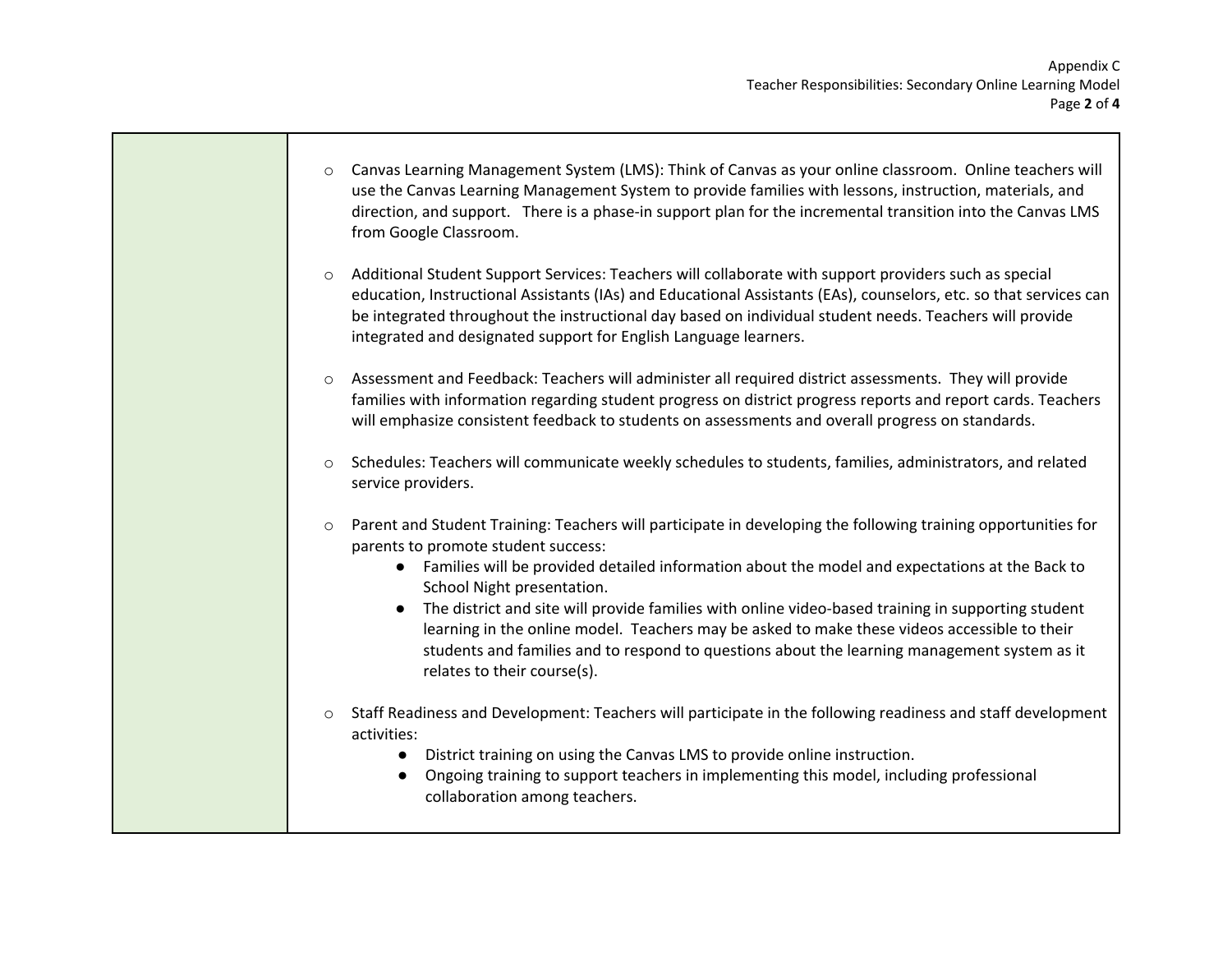- o Best Practices for Online Instruction
	- A minimum of one hour of asynchronous content consisting of content such as self-guided lesson modules, video content, virtual libraries, posted lecture notes, and exchanges across discussion boards or school appropriate social media platforms will be provided each week. This asynchronous content should be broken up into segments of no more than 15 minutes at a time.
	- A minimum of two hours of synchronous content will be scheduled each week. These synchronous video conferencing sessions should occur most often with small groups of students organized into homogeneous or heterogeneous groups. These sessions provide an opportunity for differentiated instruction, teacher monitored guided practice, intervention, enrichment, small and whole group class discussion, and proctored assessment.
	- Independent practice and/or small group synchronous collaboration should be assigned with every instructional video.
- o Additional Teacher Commitments:
	- Teachers will assign 6 hours of content to students per course per week. This content is a blend of asynchronous, synchronous, and independent practice assignments.
		- It is understood that there will be variations to these hours in high school courses of rigor.
	- Teachers will participate in site-based grade level PLC's and staff meetings weekly, as scheduled.
	- Teachers will post instructional recordings and assignments in Canvas with due dates.
	- Teachers will document grades and feedback for students.
	- Attendance will be taken and recorded.
	- Our ability to communicate regularly with students differs in an online model, it is recommended that teachers post office hours when they are available by Canvas, Google Meet, and/or email for clarifications and instructions.
		- Office hours are designated times a teacher is at a computer and available electronically for all.
	- A teacher's workday consists of instructional preparation (asynchronous & synchronous), instructional delivery, office hours, grading, recording, and giving feedback on evaluated work.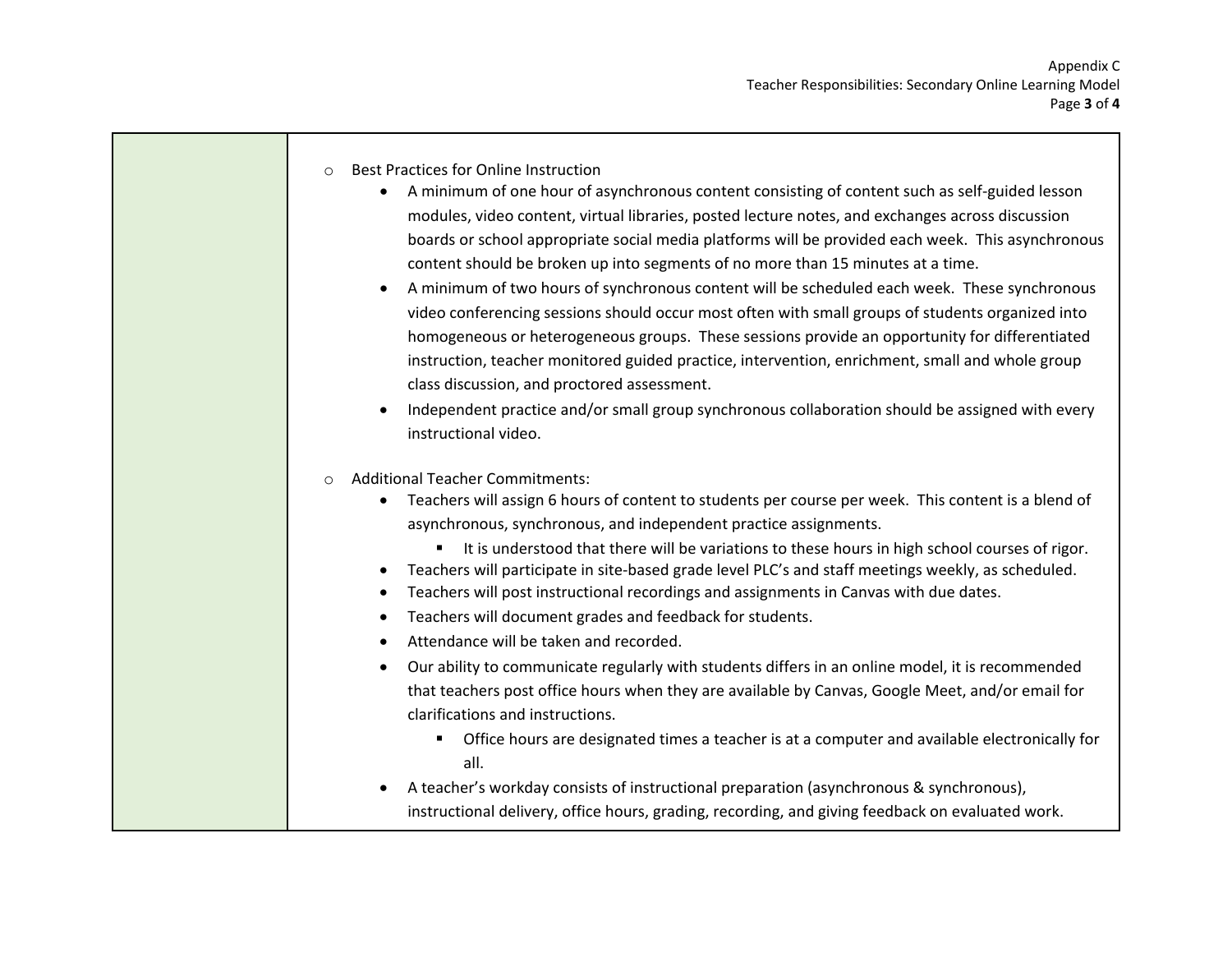### **Online Course Format**

| <b>Direct Instruction</b><br>through<br>asynchronous<br>methods | Students access 1 to 2 hours of teacher created/curated content per week to receive first<br>instruction. Students can access this content at any time during the week as long as they<br>meet the scheduled assignment deadlines for the week. Asynchronous content includes self-<br>guided lesson modules, video content, virtual libraries, posted lecture notes, and exchanges<br>across discussion boards or social media platforms. We recommend that videos are kept<br>between 7 and 15 minutes in duration each and followed by a student expectation of<br>evidence of learning. |
|-----------------------------------------------------------------|---------------------------------------------------------------------------------------------------------------------------------------------------------------------------------------------------------------------------------------------------------------------------------------------------------------------------------------------------------------------------------------------------------------------------------------------------------------------------------------------------------------------------------------------------------------------------------------------|
| <b>Supporting</b><br>learning through<br>synchronous<br>methods | Each student must attend at least 2 hours of scheduled video conferencing with the teacher<br>each week. These live experiences arrange students into homogeneous or heterogeneous<br>groups containing 8 to half of the class of students at a time. Video conferences are<br>scheduled during the arranged class time for the course.<br>Activities during these live sessions include discussions, teacher monitored guided practice,<br>small group instruction, and assessment.<br>The office hour/intervention sessions can be scheduled in up to 1-hour durations.                   |
| Independent<br>practice by<br>students for work<br>completion   | Each student should complete between 2 to 4 hours of independent practice each week. The<br>number of hours depends on how much time a student is assigned asynchronous and<br>synchronous content from the teacher.                                                                                                                                                                                                                                                                                                                                                                        |
| <b>Total</b>                                                    | All three of these course components should not go beyond a total of 6 hours per week for<br>each student. There may be variations on this number in courses of rigor.                                                                                                                                                                                                                                                                                                                                                                                                                      |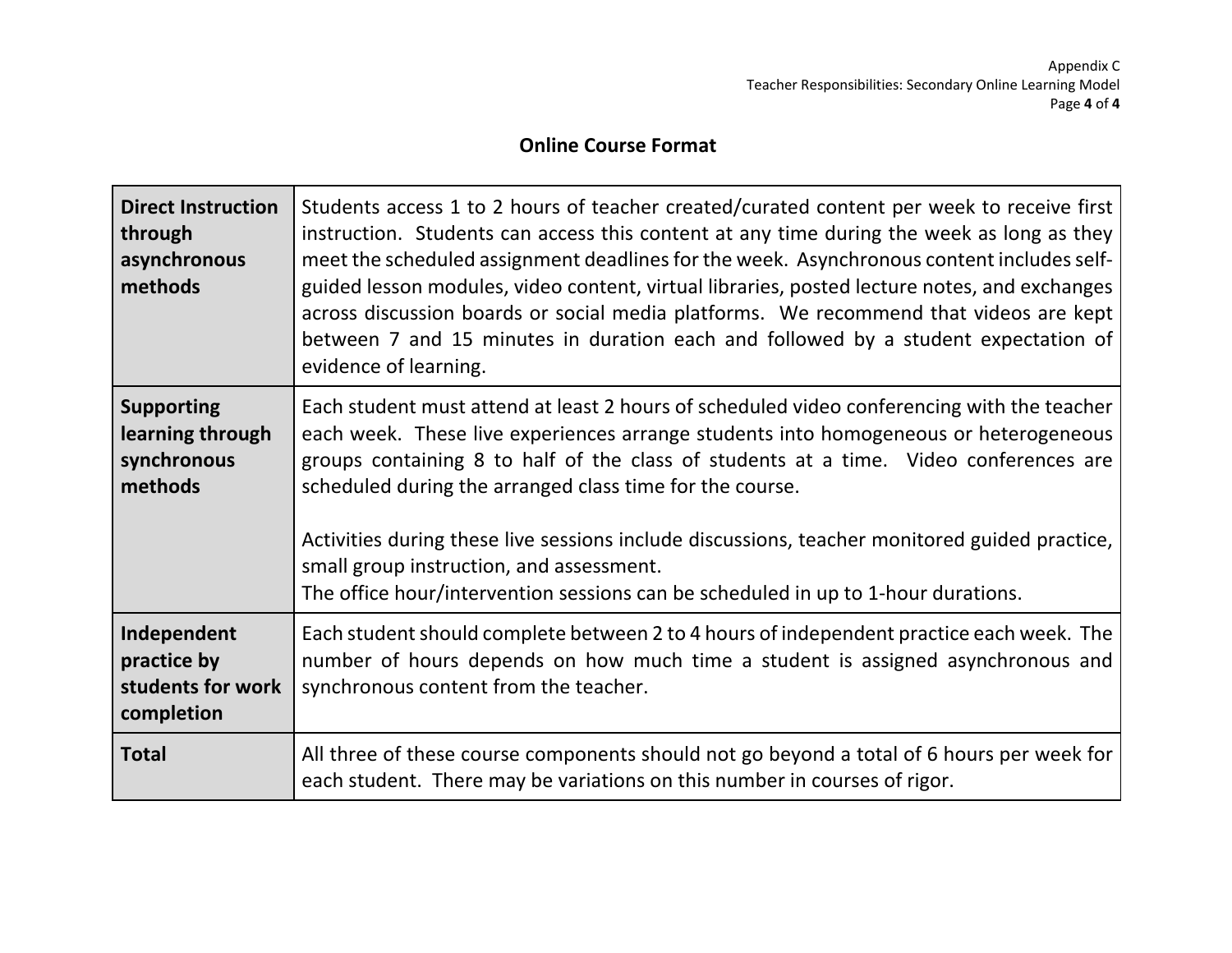# **Appendix D**

**Special Education Teacher Responsibilities: Elementary Online Learning Model**  *Providing a rigorous and supportive online learning opportunity for PK – 5 families* 



| <b>Special</b><br><b>Education</b><br><b>Teacher</b><br><b>Responsibilities</b> | Morning "Instruct":<br>$\circ$<br>RSP Teachers: Teachers will record virtual content, grade student work, and provide feedback to<br>students and families. Teachers will schedule office hours during this time and communicate with<br>families via email and phone. This allows the students to get first instruction from their general<br>education teacher. Log participation of students in small groups. Teachers will work with students<br>for one to two hours providing direct instruction and groups each day based upon student IEP goals.<br>It could be push in or pull out based on the IEP. Teachers can also push in to the gen ed sessions to<br>support co-teaching.<br>IA's will support general education teachers by working online to support learning new skills/<br>provide small group instruction/gather data on IEP goals and skills<br>Teachers will meet with IA's to guide them in ways to support students, answer questions, discuss<br>data keeping/logs, support skill building |
|---------------------------------------------------------------------------------|----------------------------------------------------------------------------------------------------------------------------------------------------------------------------------------------------------------------------------------------------------------------------------------------------------------------------------------------------------------------------------------------------------------------------------------------------------------------------------------------------------------------------------------------------------------------------------------------------------------------------------------------------------------------------------------------------------------------------------------------------------------------------------------------------------------------------------------------------------------------------------------------------------------------------------------------------------------------------------------------------------------------|
|                                                                                 | SDC Teachers: Teachers will provide core instruction from 9:00 - 1:00 on Monday - Friday (or four<br>$\bullet$<br>hours daily for preschool teachers) This will consist of:<br>Screencasts and videos used to deliver teacher pre-recorded or other applicable videos<br>(asynchronous) instruction.<br>Virtual morning meetings $2 - 3$ times a week to develop a sense of community and update<br>the class regarding current assignments and expectations.<br>Regular live (synchronous) instruction on a virtual platform for whole group and small group<br>٠<br>instruction throughout the morning, determined by the teacher's schedule. The emphasis                                                                                                                                                                                                                                                                                                                                                         |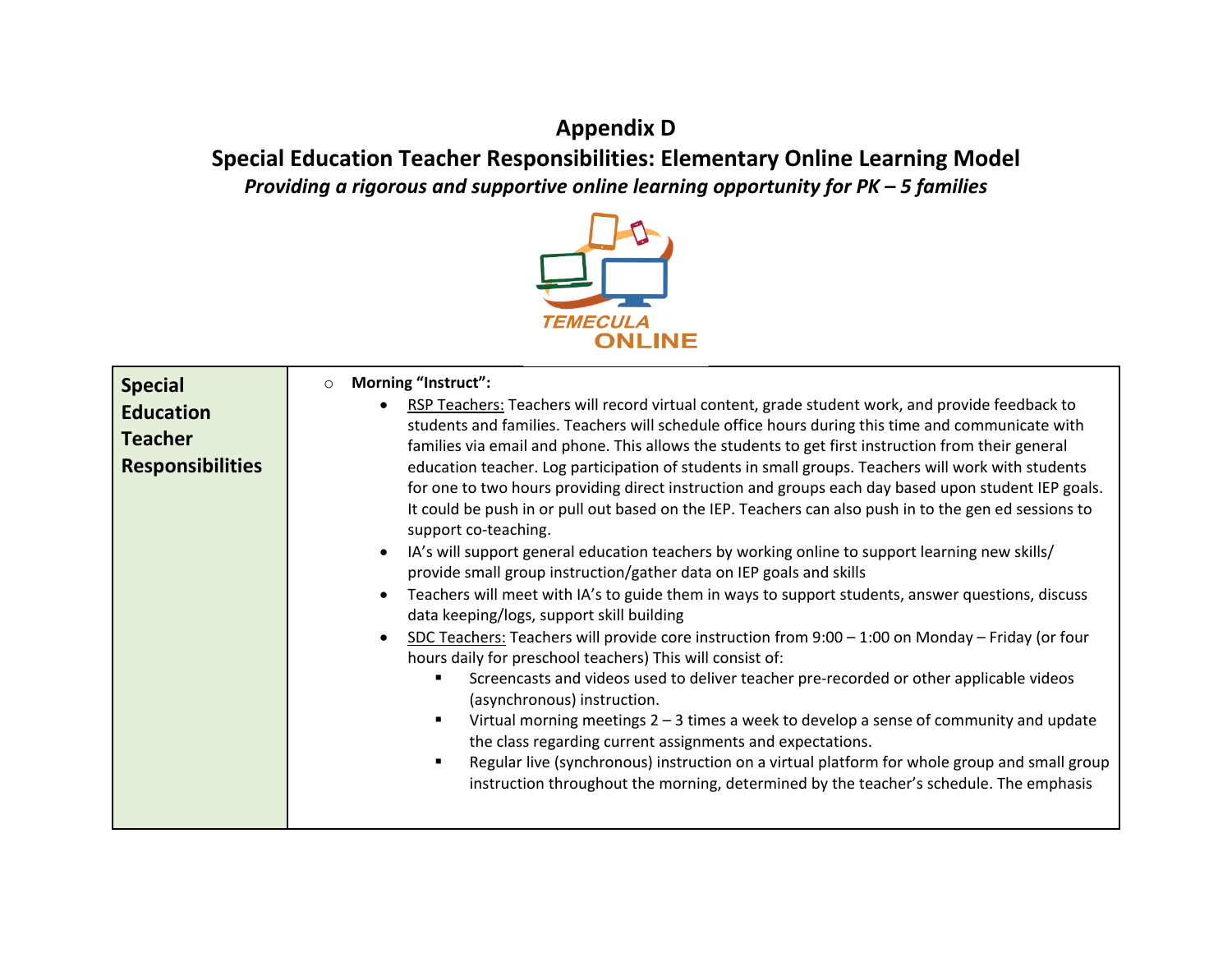| will be on live small group instruction for each student three to four times a week to allow<br>for teacher feedback and clarification, as well as peer collaboration.<br>Teacher developed and assigned independent work to include instructional technology<br>$\blacksquare$<br>programs, project-based learning, inquiry, and application of skills which may be extended<br>into the afternoon hours.                                                                                                                                                         |
|--------------------------------------------------------------------------------------------------------------------------------------------------------------------------------------------------------------------------------------------------------------------------------------------------------------------------------------------------------------------------------------------------------------------------------------------------------------------------------------------------------------------------------------------------------------------|
| Afternoons: "Apply, Extend, Support"<br>$\circ$                                                                                                                                                                                                                                                                                                                                                                                                                                                                                                                    |
| RSP Teachers: Work with their small groups for at least one to two hours each afternoon to support<br>student IEP goals and reinforce new skills taught in the gen ed setting.<br>Screencasts and videos used to deliver teacher pre-recorded (asynchronous) instruction or<br>other applicable videos.<br>Virtual meetings $2 - 3$ times a week to develop a sense of community and update the<br>٠<br>students regarding current assignments and expectations.                                                                                                   |
| Regular live (synchronous) instruction on a virtual platform for whole group and small group<br>instruction throughout the day, determined by the teacher's schedule. The emphasis will be<br>on live small group instruction per their IEP to allow for teacher feedback and clarification, as<br>well as peer collaboration.<br>Teacher developed and assigned independent work to include instructional technology<br>$\blacksquare$<br>programs, project-based learning, inquiry, and application of skills which may be extended<br>into the afternoon hours. |
| SDC Teachers: Teachers will provide guidance to students for one to two hours each afternoon which<br>will be reserved for student application of skills, intervention, and extension. Teachers will use their<br>afternoons to plan, record virtual content, grade student work, and provide feedback to students<br>and families. Teachers should also schedule office hours during this time and communicate with<br>families via email and phone. Record daily attendance of students.                                                                         |
| Google Classroom and SeeSaw Management Systems: Teachers will use the Google Classroom and SeeSaw<br>$\circ$<br>Learning Management Systems to provide families with lessons, materials and directions.<br>Provide live instruction and activities related to students' IEP goals<br>Provide activities for reinforcing new skills                                                                                                                                                                                                                                 |
| Additional Student Support Services: Teachers will collaborate with support providers such as Title I/LCAP<br>$\circ$<br>intervention, counseling, and special education so that services can be integrated throughout the                                                                                                                                                                                                                                                                                                                                         |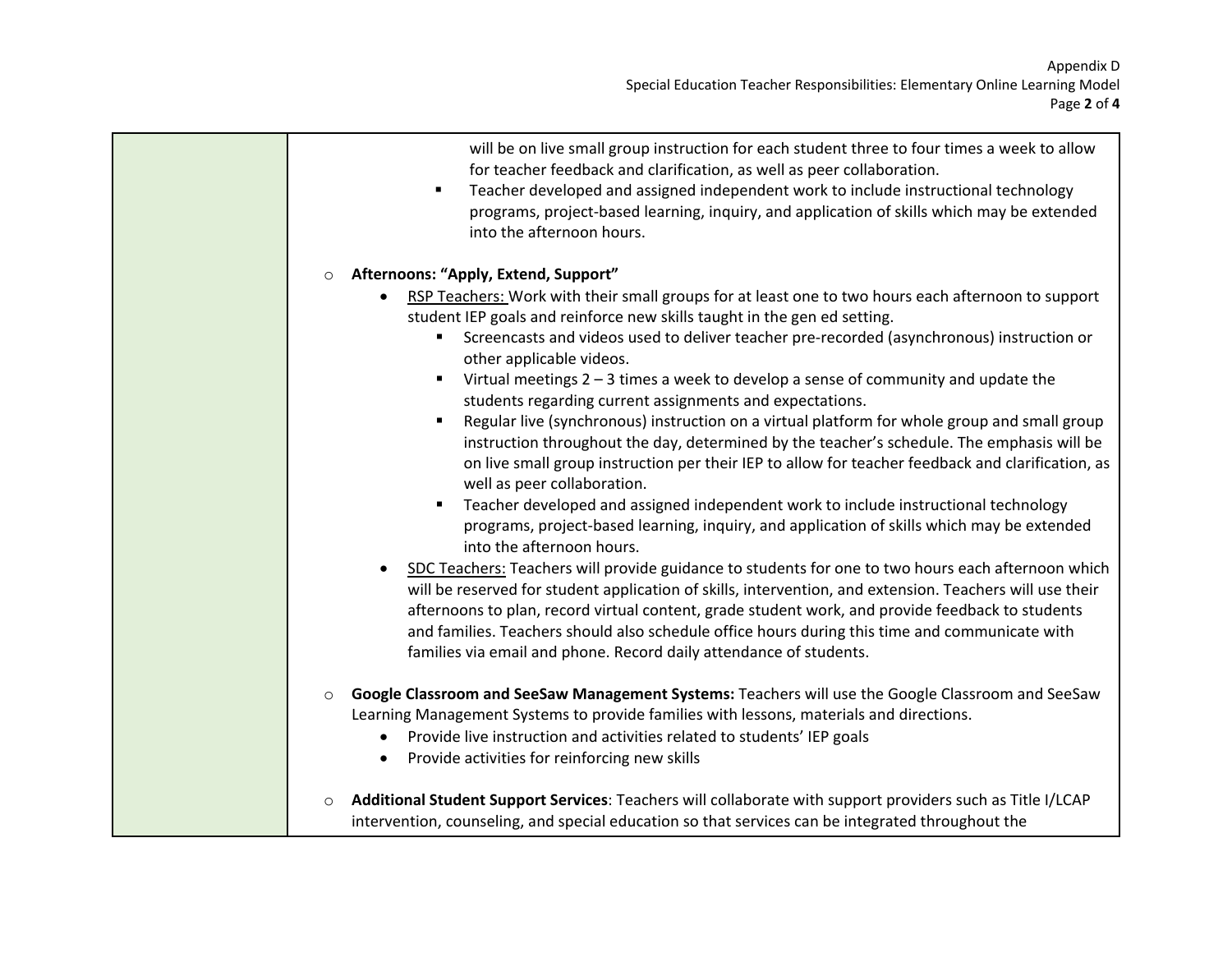instructional day based on individual student needs. Teachers will provide integrated and designated support for English Language learners.

#### o **Assessment and Feedback:**

- Teachers will emphasize consistent feedback to students on classwork and progress on standards. Teachers will complete all required district assessments and will make arrangements for students to take specific grade level assessments in-person if possible. They will provide families with information regarding student progress on district progress reports and report cards.
- Plan to collect data on IEP goals (Google form so that IA's can support data collection. This can also be shared with support providers if appropriate.)
- Plan for assessing students for annual IEP's and for Tri's/initials and schedule appointments with parents

### o **Partnerships:**

- Teachers will build partnerships with parents/guardians, with consistent communication on student progress and office hours to support the learning process. Teachers may meet with students and/or families in person, when mutually agreed upon, or virtually through scheduled office hours.
- o **Schedules:** Teachers will communicate detailed daily and weekly schedules to students, families, administrators, and related service providers to best support students and staff.
	- Organize a plan for learners weekly plan
		- activities scheduled with specific day/times for synchronous activities and non-synchronous activities
		- scheduled times to review skills taught and IEP goals
		- **Perovide choice activities for students to do that reinforce IEP goals**
	- Set expectations over the course of the learning week
- o **Training for Families:** Teachers will participate in developing the following training opportunities for parents to promote student success:
	- Families will be provided detailed information about the model and expectations at the Back to School Night presentation.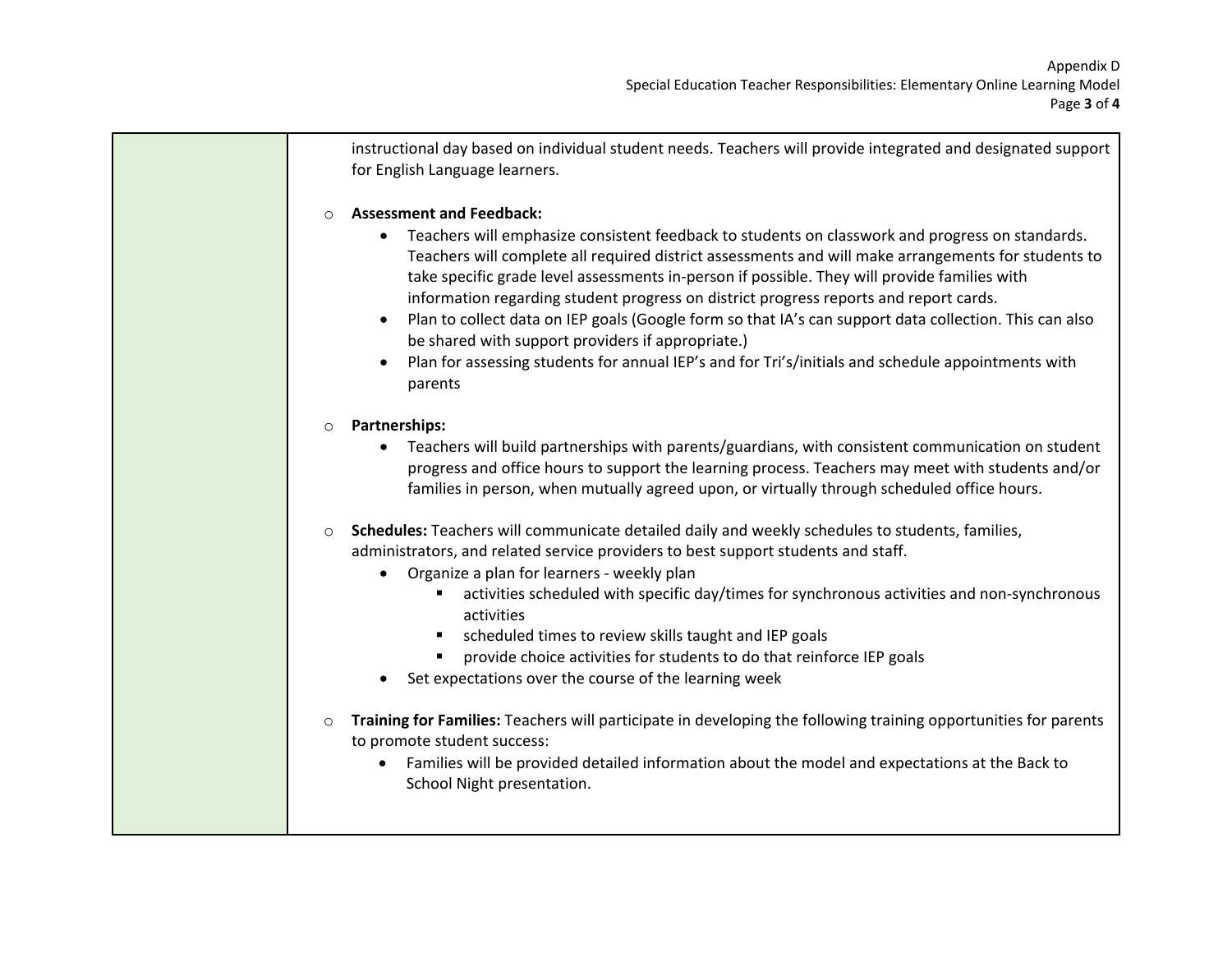| Onboarding for parents and students will include training them in digital readiness, instructional<br>$\bullet$<br>programs, and best practices for participation in the program.<br>Families will be provided with video-based training in supporting student learning in this model                                                                                                                                                                                                                                                                                                                                                                                                                                                                                            |
|----------------------------------------------------------------------------------------------------------------------------------------------------------------------------------------------------------------------------------------------------------------------------------------------------------------------------------------------------------------------------------------------------------------------------------------------------------------------------------------------------------------------------------------------------------------------------------------------------------------------------------------------------------------------------------------------------------------------------------------------------------------------------------|
| <b>Collaboration:</b><br>$\circ$<br>SpEd Teachers will collaborate in PLC with online peers and grade level peers to support student<br>learning through the four essential questions.<br>What do we want students to learn?<br>$\blacksquare$<br>How will we know when they have learned it?<br>What will we do for those who do not?<br>" What will we do for those who already know it?<br>SpEd Teachers will collaborate in PLC's with LCAP SSS to be able to support students academically,<br>share strategies to support on-line learning, assessments, and IEP compliance.                                                                                                                                                                                               |
| <b>Materials:</b><br>$\circ$<br>A process will be organized in which families will be given individual appointments in August to come<br>٠<br>to a school location to pick up required learning materials including technology, student curricular<br>materials, and learning manipulatives. Teachers will be present for these appointments to meet<br>students and families and provide any in-person directions or support.<br>Provide supplemental support materials to students based on IEP goals and student needs.<br>٠                                                                                                                                                                                                                                                  |
| Staff Readiness and Development: Teachers will participate in the following readiness and staff<br>$\circ$<br>development activities:<br>Teachers may achieve certifications (i.e. Apple Teacher, Google Teacher, and SeeSaw)<br>$\bullet$<br>Ongoing District training for Google Classroom and SeeSaw to support virtual instruction<br>$\bullet$<br>Ongoing training to support teachers in implementing this model, including professional<br>$\bullet$<br>collaboration amongst virtual teachers, IEP compliance (data-keeping, writing goals, assessments,<br>etc.), and being able to support supplemental supports.<br>Staff to keep support logs to document steps taken to support student learning/document student<br>٠<br>work, and notes from on-line interactions |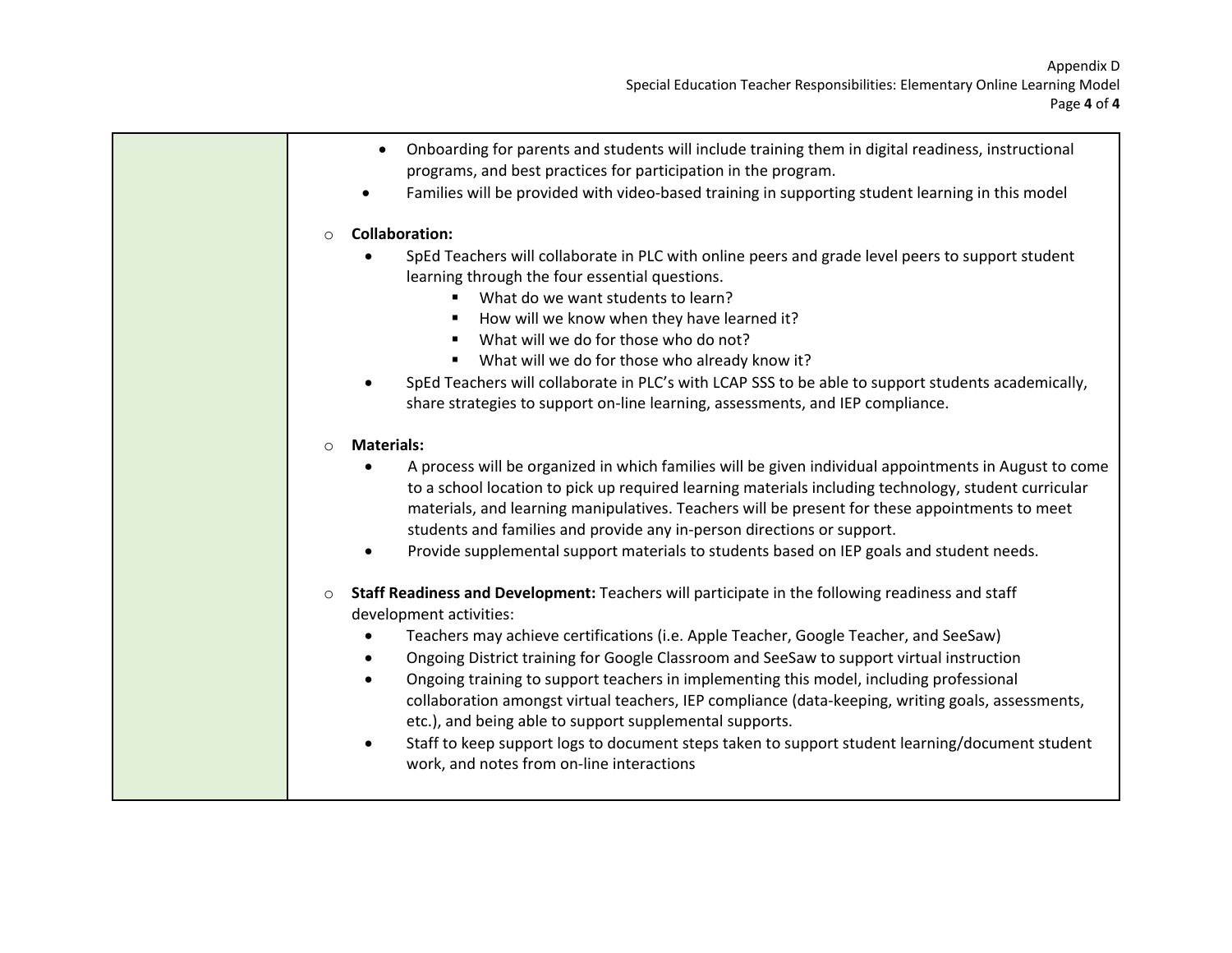# **Appendix E Service Provider Teacher Responsibilities: Online Learning Model**  *Providing a rigorous and supportive online learning opportunity for PK – 12 families*



| <b>Special</b><br><b>Education</b><br><b>Service Providers</b><br>School<br>Psychologists | Assessments: Service providers/assessors will conduct testing sessions for Initial and Triennial<br>$\circ$<br>assessments with specific safety protocols. Virtual assessments will be done, only in specific cases,<br>following test publisher guidelines. Assessors will schedule appointments by contacting parents.<br>When multiple assessors are involved, they should communicate and coordinate with parents<br>about testing sessions. TVUSD assessment protocol and forms to use during COVID outbreak<br>should be followed. The following are general steps. Safety steps are included in the TVUSD<br>Assessment Protocol. |
|-------------------------------------------------------------------------------------------|------------------------------------------------------------------------------------------------------------------------------------------------------------------------------------------------------------------------------------------------------------------------------------------------------------------------------------------------------------------------------------------------------------------------------------------------------------------------------------------------------------------------------------------------------------------------------------------------------------------------------------------|
| Speech &<br>Language<br>Pathologists                                                      | • 24 hours prior to the assessment the assessor sends the family the waiver. The Assessment<br>Protocol Waiver must be received by the assessor prior to moving on to the next step.<br>The day of testing, parent is to text or call the assessor at the arrival of their assessment                                                                                                                                                                                                                                                                                                                                                    |
| <b>APE Teachers</b>                                                                       | window. Parent and student are to remain in the car.<br>• Assessor exits the testing center to meet the family in the parking lot.<br>While maintaining social distancing, the assessor uses the checklist to assess for risk factors.<br>Once the checklist is completed, including the student's temperature, the student is                                                                                                                                                                                                                                                                                                           |
| Occupational<br><b>Therapists</b>                                                         | provided hand sanitizer.<br>Student and staff walk to testing room.                                                                                                                                                                                                                                                                                                                                                                                                                                                                                                                                                                      |
| <b>Physical Therapists</b>                                                                | Assessor reviews the assessment process with the student and completes the assessment.                                                                                                                                                                                                                                                                                                                                                                                                                                                                                                                                                   |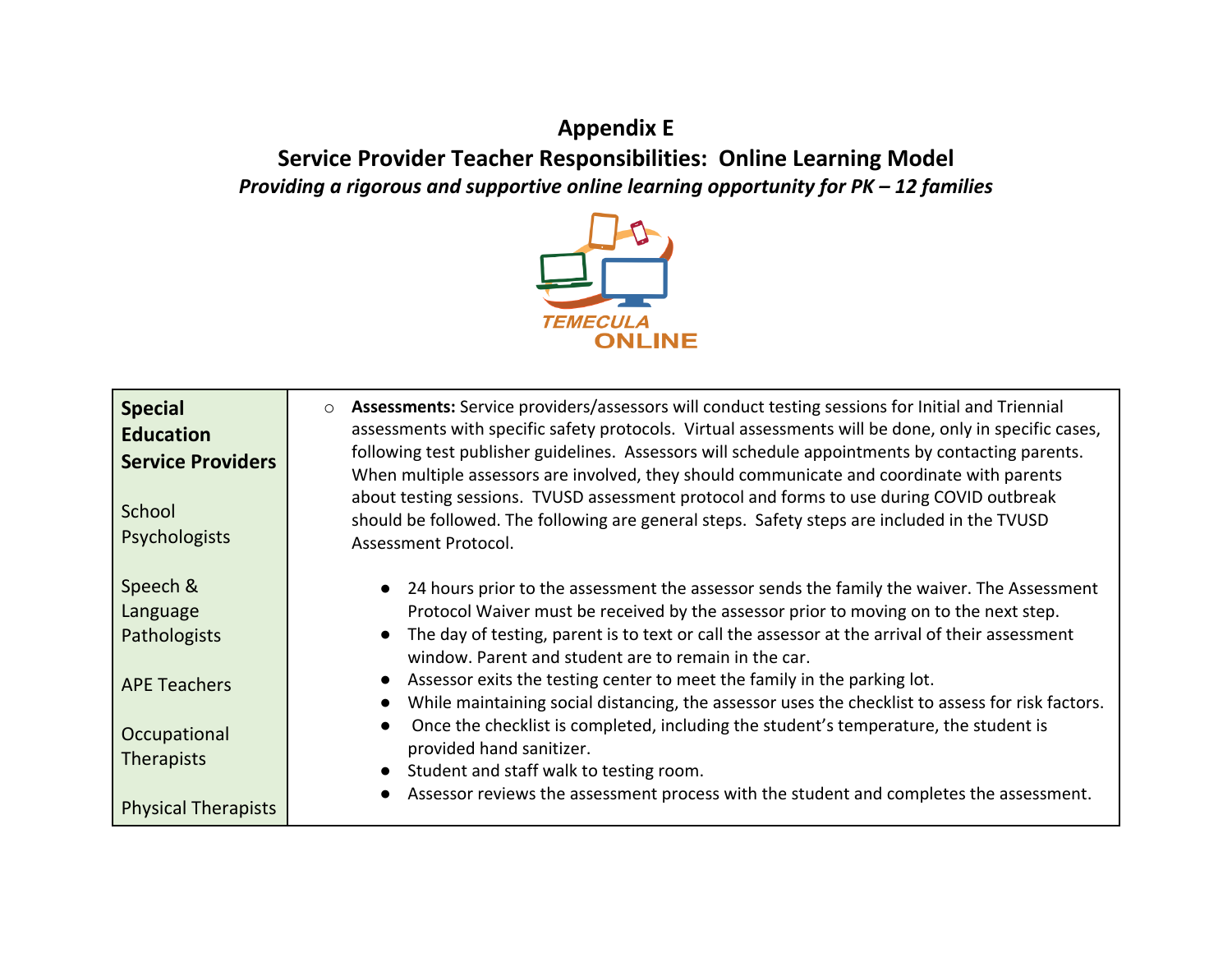| <b>Behavioral Health</b><br>Therapists<br><b>Behavioral Health</b><br><b>Counselors</b><br><b>Autism Specialists</b><br><b>Behavior Analysts</b> | • At the student's last break in assessment, the assessor notifies the parent of the anticipated<br>end time of the assessment.<br>• Parent is to text or call the assessor when they arrive in the parking lot. Parent is to stay in<br>the car.<br>Assessor will walk student to car and confirm next appointment and review process.<br>After the testing, the assessor will re-enter testing room and begin by wiping down all<br>mobile equipment/devices used during assessment.<br>Assessor will then wipe/sanitize the divider, tables, chairs and any other furniture.<br>Assessor will notify Site Administrator after last appointment to schedule night custodian for<br>deep cleaning. |
|--------------------------------------------------------------------------------------------------------------------------------------------------|-----------------------------------------------------------------------------------------------------------------------------------------------------------------------------------------------------------------------------------------------------------------------------------------------------------------------------------------------------------------------------------------------------------------------------------------------------------------------------------------------------------------------------------------------------------------------------------------------------------------------------------------------------------------------------------------------------|
| <b>Special Education</b><br><b>Teachers</b>                                                                                                      | Student observations should be conducted during testing sessions and during Distance Learning<br>group instruction.                                                                                                                                                                                                                                                                                                                                                                                                                                                                                                                                                                                 |
|                                                                                                                                                  | Interviews, report writing, and review of records will be completed in a timely manner.<br><b>IEPs:</b> Service providers will be prepared to participate in IEP meetings conducted virtually.<br>$\circ$                                                                                                                                                                                                                                                                                                                                                                                                                                                                                           |
|                                                                                                                                                  | <b>Office Hours:</b> Service Providers will maintain and communicate office hours.                                                                                                                                                                                                                                                                                                                                                                                                                                                                                                                                                                                                                  |
|                                                                                                                                                  | Direct Services: Service providers will provide (virtual/in-person) services to students as specified in<br>$\circ$<br>the student's IEP (stated frequency and duration).                                                                                                                                                                                                                                                                                                                                                                                                                                                                                                                           |
|                                                                                                                                                  | Consultation: Service providers will provide consultation to teachers, parents, students, and staff.<br>O                                                                                                                                                                                                                                                                                                                                                                                                                                                                                                                                                                                           |
|                                                                                                                                                  | Lessons: Service providers will complete (virtual/in-person) individual or group lessons as specified<br>$\circ$<br>in the student's IEP (i.e. BLOOM-weekly social skills and executive functioning lessons, SEAL-social<br>emotional lessons).                                                                                                                                                                                                                                                                                                                                                                                                                                                     |
|                                                                                                                                                  |                                                                                                                                                                                                                                                                                                                                                                                                                                                                                                                                                                                                                                                                                                     |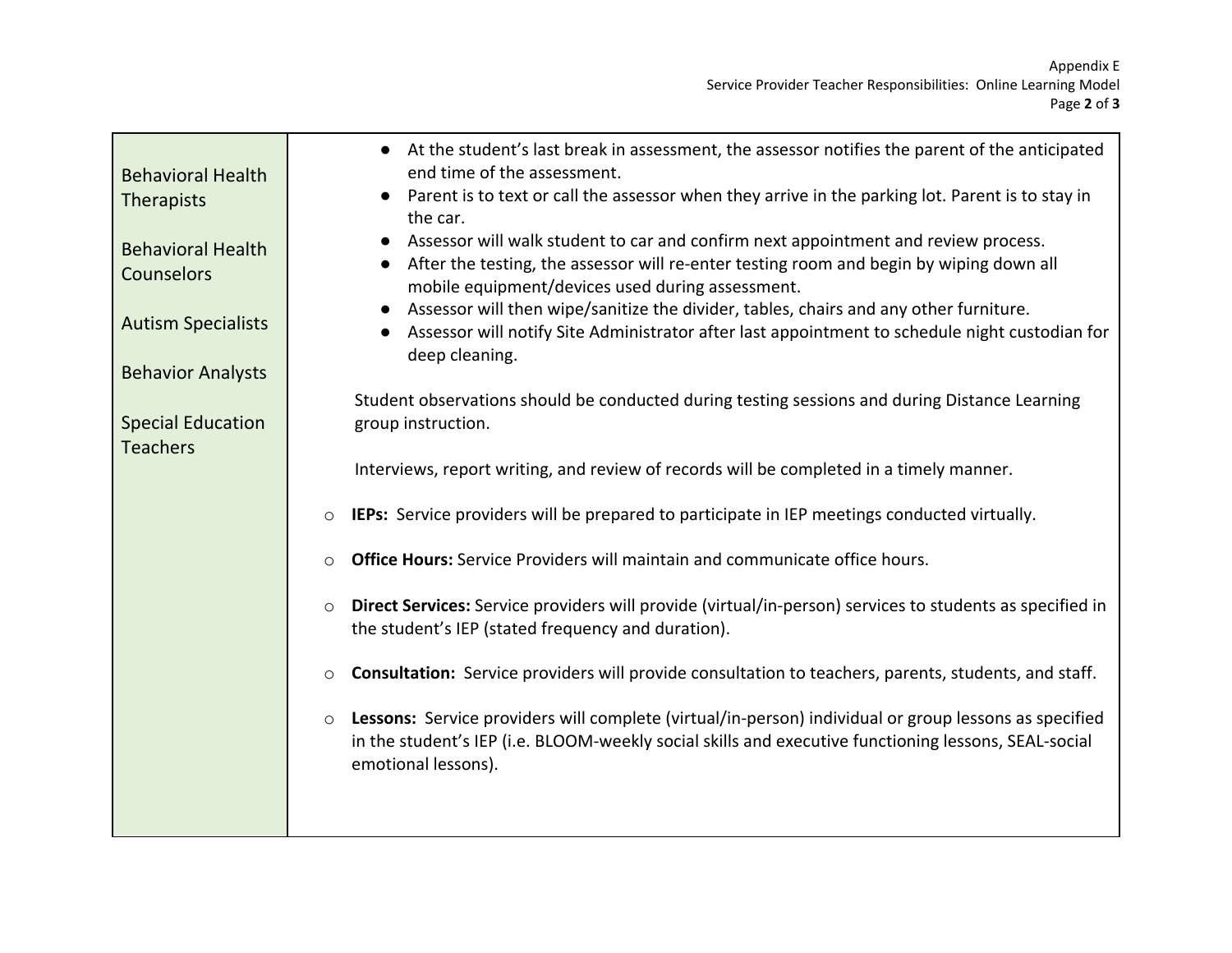| Classroom Support: Service providers will provide support (virtual/physical classroom) on areas of<br>expertise (i.e. social emotional, behavioral, academic, social emotional learning).                                                                                                                                                                                                                                                                                                                                                                                                                                                                                                                                                                                                                                                                                                         |
|---------------------------------------------------------------------------------------------------------------------------------------------------------------------------------------------------------------------------------------------------------------------------------------------------------------------------------------------------------------------------------------------------------------------------------------------------------------------------------------------------------------------------------------------------------------------------------------------------------------------------------------------------------------------------------------------------------------------------------------------------------------------------------------------------------------------------------------------------------------------------------------------------|
| <b>Collaboration:</b> Service providers will collaborate with teachers and other service providers so that<br>services can be integrated throughout the instructional day based on individual student needs.                                                                                                                                                                                                                                                                                                                                                                                                                                                                                                                                                                                                                                                                                      |
| Staff Readiness and Development: Service Providers will participate in the following readiness and<br>$\circ$<br>staff development activities:<br>• Ongoing District training for Google Classroom and/or SeeSaw (Elementary) and/or<br>Canvas (Secondary) to support virtual instruction.<br>Ongoing training to support teachers in implementing this model, including professional<br>$\bullet$<br>collaboration amongst virtual teachers, IEP compliance (data-keeping, writing goals,<br>assessments, etc.), and being able to support supplemental supports.<br>Training on how to administer virtual tests if applicable.<br>Training on tele-practice.<br>Staff to keep support logs to document steps taken to support student learning<br>Service Providers will continue to provide staff development opportunities in their area of<br>$\bullet$<br>expertise: ProACT, ABA, BSP, etc. |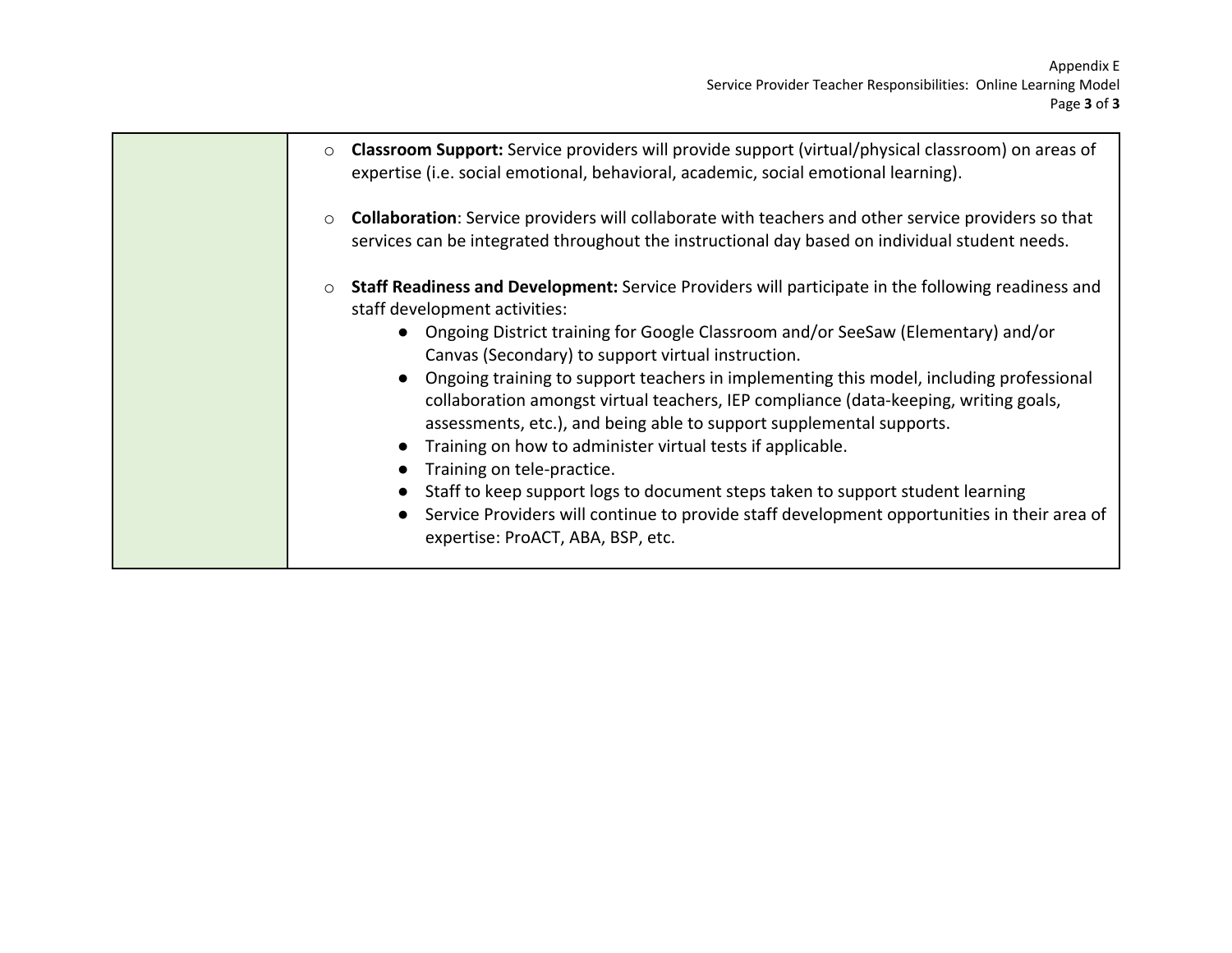# **Appendix F**

**Special Education Teacher Responsibilities: Specialized Programs Online Learning Model**  *Providing a rigorous and supportive online learning opportunity for PK – 12 families* 



| <b>Special</b><br><b>Morning "Instruct":</b><br>$\circ$<br><b>Education</b><br>SDC (Mod-Severe) Teachers will provide core instruction from $9:00 - 1:00$ on Monday - Friday (or four<br>SDC (Mod-<br>hours daily for preschool teachers). This will consist of:<br><b>Severe) Teacher</b><br>Screencasts and videos used to deliver teacher pre-recorded or other applicable videos<br>(asynchronous) instruction.<br><b>Responsibilities</b><br>Virtual morning meetings $2 - 3$ times a week to develop a sense of community and update the<br>class regarding current assignments and expectations.<br>Regular live (synchronous) instruction on a virtual platform for whole group and small group<br>$\blacksquare$<br>instruction throughout the morning, determined by the teacher's schedule. The emphasis will<br>be on live small group instruction for each student three to four times a week to allow for<br>teacher feedback and clarification, as well as peer collaboration.<br>SDC (mod-severe) teachers will work with students for one to two hours each day providing<br>$\blacksquare$<br>direct instruction based upon student IEP goals.<br>Teacher developed and assigned independent work to include instructional technology<br>٠<br>programs, project-based learning, inquiry, and application of skills which may be extended into<br>the afternoon hours.<br>Record daily attendance of students.<br>Teachers will have office hours and consult with parents and service providers.<br>Teachers will plan and prepare with aides, grading, collecting data, and analyzing data according<br>to individual student goals. |
|---------------------------------------------------------------------------------------------------------------------------------------------------------------------------------------------------------------------------------------------------------------------------------------------------------------------------------------------------------------------------------------------------------------------------------------------------------------------------------------------------------------------------------------------------------------------------------------------------------------------------------------------------------------------------------------------------------------------------------------------------------------------------------------------------------------------------------------------------------------------------------------------------------------------------------------------------------------------------------------------------------------------------------------------------------------------------------------------------------------------------------------------------------------------------------------------------------------------------------------------------------------------------------------------------------------------------------------------------------------------------------------------------------------------------------------------------------------------------------------------------------------------------------------------------------------------------------------------------------------------------------------------------------|
|---------------------------------------------------------------------------------------------------------------------------------------------------------------------------------------------------------------------------------------------------------------------------------------------------------------------------------------------------------------------------------------------------------------------------------------------------------------------------------------------------------------------------------------------------------------------------------------------------------------------------------------------------------------------------------------------------------------------------------------------------------------------------------------------------------------------------------------------------------------------------------------------------------------------------------------------------------------------------------------------------------------------------------------------------------------------------------------------------------------------------------------------------------------------------------------------------------------------------------------------------------------------------------------------------------------------------------------------------------------------------------------------------------------------------------------------------------------------------------------------------------------------------------------------------------------------------------------------------------------------------------------------------------|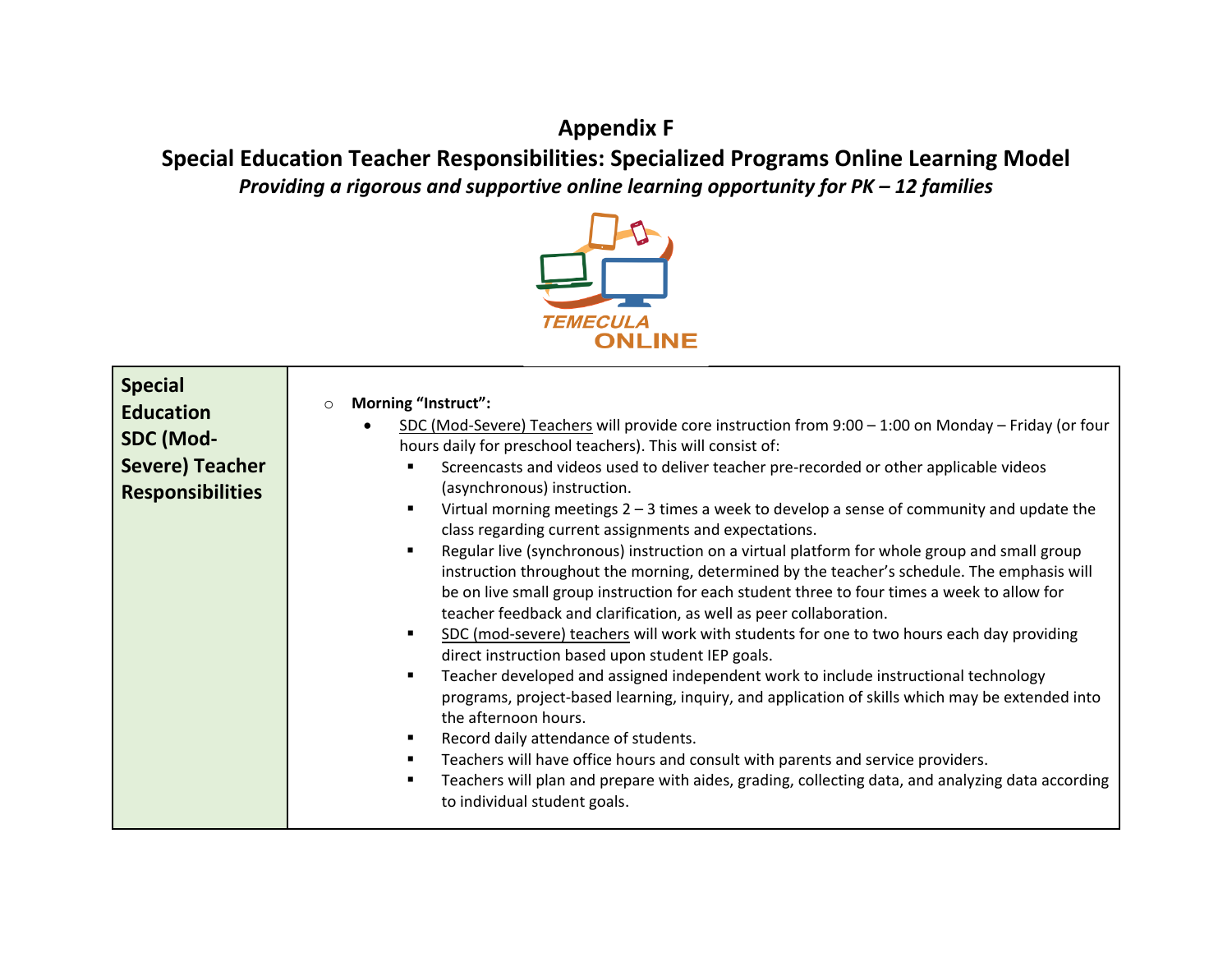- IA's will support gen ed teachers by working online to support learning new skills/ provide small group instruction/gather data on IEP goals and skills
- Teachers will meet with IA's to guide them in ways to support students, answer questions, discuss data keeping/logs, support skill building

#### o **Afternoons: "Apply, Extend, Support"**

- SDC (Mod-Severe) Teachers: Teachers provide guidance to students for one to two hours each afternoon which will be reserved for student application of skills, intervention, and extension. Teachers will use their afternoons to plan, record virtual content, grade student work, and provide feedback to students and families. Teachers should also schedule office hours during this time and communicate with families via email and phone. Log student participation. Log participation of students.
- o **Google Classroom and SeeSaw Management Systems:** Teachers will use the Google Classroom and SeeSaw Learning Management Systems to provide families with lessons, materials and directions.
	- Provide live instruction and activities related to student's IEP goals
	- Provide activities for reinforcing new skills
	- Guide IA's to support small group/1:1 instruction,
	- Guide IA's to support data keeping, observation records and communication logs
- o **Unique Learning System and News2You:** Teachers will use this curriculum to develop teaching materials based on IEP goals.
- o **Visuals:** Teachers will develop and help parents develop visual supports and schedules to use with students based on their IEP.
- o **Additional Student Support Services**: Teachers will collaborate with support providers such as OT, APE, SLP, psychs, LCAP intervention, ATP staff, autism team staff, counseling, and special education so that services can be integrated throughout the instructional day based on individual student needs. Teachers will provide integrated and designated support for English Language learners. Teachers will review and adapt IEP supplementary aids and supports to be provided during DL.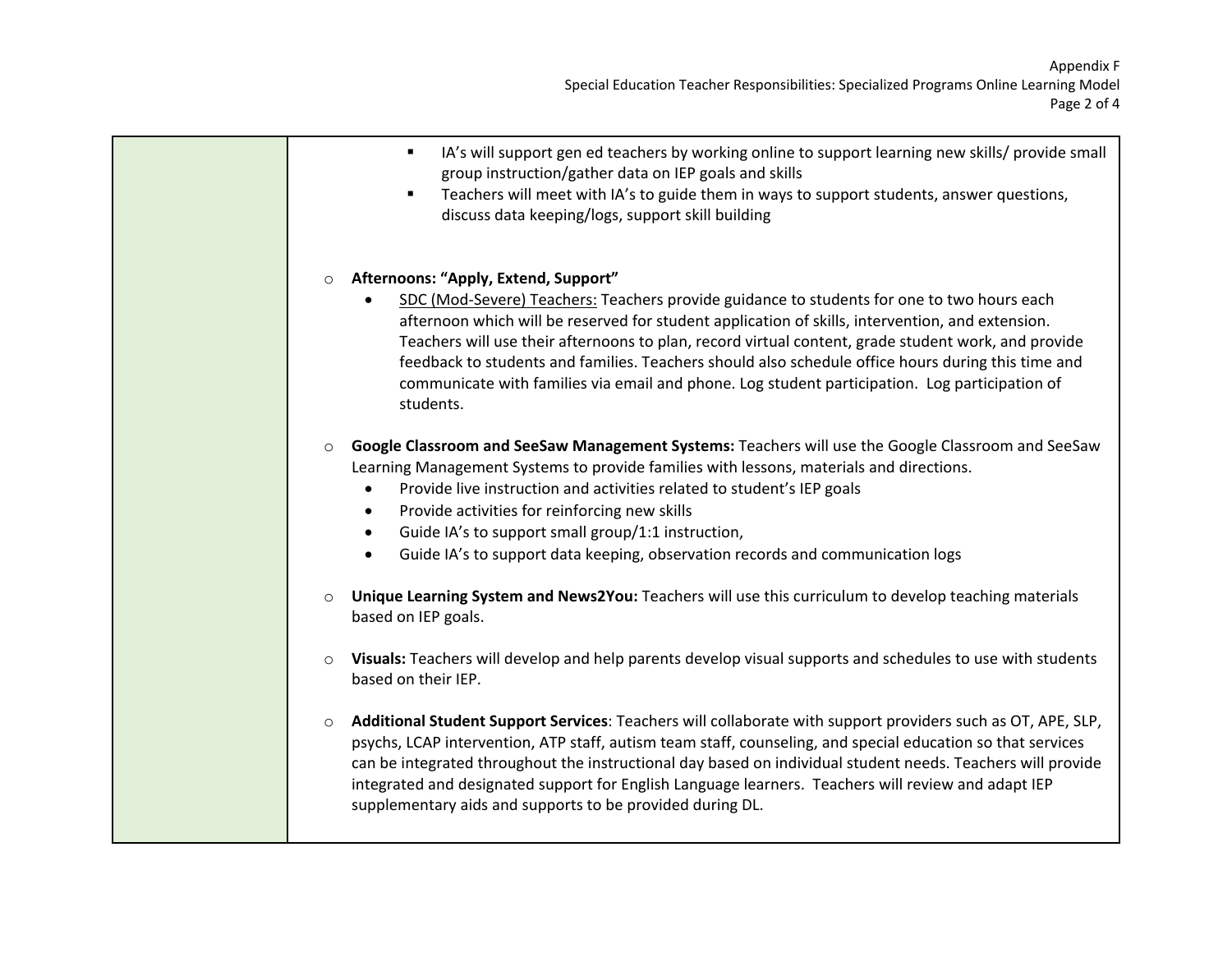٦

| $\circ$ | <b>Assessment and Feedback:</b><br>Teachers will emphasize consistent feedback to students on classwork and progress on IEP goals.<br>$\bullet$<br>Plan to collect data on IEP goals and behavior (Google form so that IA's can support data collection.<br>$\bullet$<br>This can also be shared with support providers if appropriate<br>Plan for assessing students for annual IEPs and for Tris/initials and schedule appointments with<br>$\bullet$<br>parents (following Service Provider / Teacher assessment protocol in Appendix E).                                                                                                                                                                                                                                                                                                                                                                |
|---------|-------------------------------------------------------------------------------------------------------------------------------------------------------------------------------------------------------------------------------------------------------------------------------------------------------------------------------------------------------------------------------------------------------------------------------------------------------------------------------------------------------------------------------------------------------------------------------------------------------------------------------------------------------------------------------------------------------------------------------------------------------------------------------------------------------------------------------------------------------------------------------------------------------------|
| $\circ$ | Partnerships:<br>Teachers will build partnerships with parents/guardians, with consistent communication on student<br>progress, and office hours to support the learning process. Teachers may meet with students and/or<br>families in person, when mutually agreed upon, or virtually through scheduled office hours.                                                                                                                                                                                                                                                                                                                                                                                                                                                                                                                                                                                     |
| $\circ$ | Schedules: Teachers will communicate detailed daily and weekly schedules to students, families,<br>administrators, and related service providers to best support students and staff.<br>Organize a plan for learners - weekly plan<br>$\bullet$<br>activities scheduled with specific day/times for synchronous activities and non-<br>٠<br>synchronous activities<br>scheduled times to review skills taught and IEP goals<br>provide choice activities for students to do that reinforce IEP goals<br>Set times to collaborate with IA's to review learning expectations of the students, strategies to<br>support learning, and data collection<br>Ensure data on progress toward IEP goals/objectives and/or areas of potential need is being<br>$\bullet$<br>collected and documented<br>Include consultation and direct services in the student's schedule and communicate with service<br>providers. |
| $\circ$ | Training for Families: Teachers will participate in developing the following training opportunities for parents<br>to promote student success:<br>Families will be provided detailed information about the model and expectations at the Back to<br>$\bullet$<br>School Night presentation.                                                                                                                                                                                                                                                                                                                                                                                                                                                                                                                                                                                                                 |

П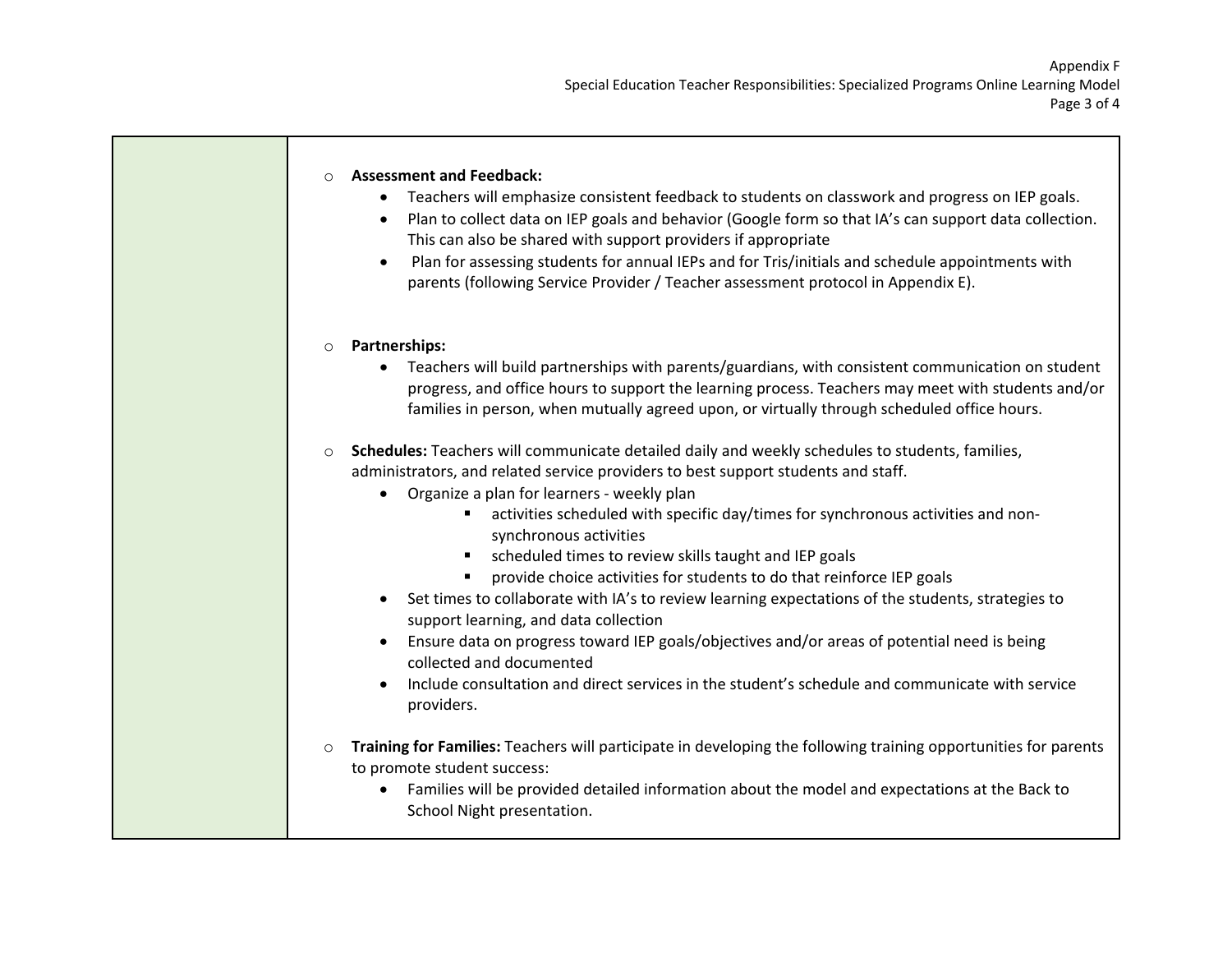|         | Onboarding for parents and students will include training them in digital readiness, instructional<br>$\bullet$<br>programs, and best practices for participation in the program.<br>Families will be provided with video-based training in supporting student learning in this model<br>٠<br>Families will be trained on how to develop and use visual supports and schedules with their kids.<br>٠<br>Families will be trained on how to use reinforcement procedures when working with their kids.<br>$\bullet$                                                                                                                                                                                                                                |
|---------|---------------------------------------------------------------------------------------------------------------------------------------------------------------------------------------------------------------------------------------------------------------------------------------------------------------------------------------------------------------------------------------------------------------------------------------------------------------------------------------------------------------------------------------------------------------------------------------------------------------------------------------------------------------------------------------------------------------------------------------------------|
| $\circ$ | <b>Collaboration:</b>                                                                                                                                                                                                                                                                                                                                                                                                                                                                                                                                                                                                                                                                                                                             |
|         | SpEd Teachers will collaborate in PLC with online peers and grade level peers to support student<br>$\bullet$<br>learning through the four essential questions.<br>What do we want students to learn?<br>٠<br>How will we know when they have learned it?<br>What will we do for those who do not?<br>What will we do for those who already know it?<br>SpEd Teachers will collaborate in PLC's with LCAP SSS to be able to support students academically,<br>$\bullet$<br>share strategies to support on-line learning, assessments, and IEP compliance.<br>Collaboration with IA's and related service providers<br>٠                                                                                                                           |
|         | Collaborate with service providers according to student's IEP<br>$\bullet$                                                                                                                                                                                                                                                                                                                                                                                                                                                                                                                                                                                                                                                                        |
| $\circ$ | <b>Materials:</b><br>A process will be organized in which families will be given individual appointments in August to come<br>$\bullet$<br>to a school location to pick up required learning materials including technology, student curricular<br>materials, and learning manipulatives, based on IEP goals and student needs.                                                                                                                                                                                                                                                                                                                                                                                                                   |
| $\circ$ | Staff Readiness and Development: Teachers will participate in the following readiness and staff<br>development activities:<br>Teachers may achieve certifications (i.e. Apple Teacher, Google Teacher, and SeeSaw)<br>٠<br>Ongoing District training for Google Classroom and SeeSaw to support virtual instruction<br>$\bullet$<br>Ongoing training to support teachers in implementing this model, including professional<br>٠<br>collaboration amongst virtual teachers, IEP compliance (data-keeping, writing goals, assessments,<br>etc.), and being able to support supplemental supports.<br>Staff to keep support logs to document steps taken to support student learning/document student<br>work, and notes from on-line interactions. |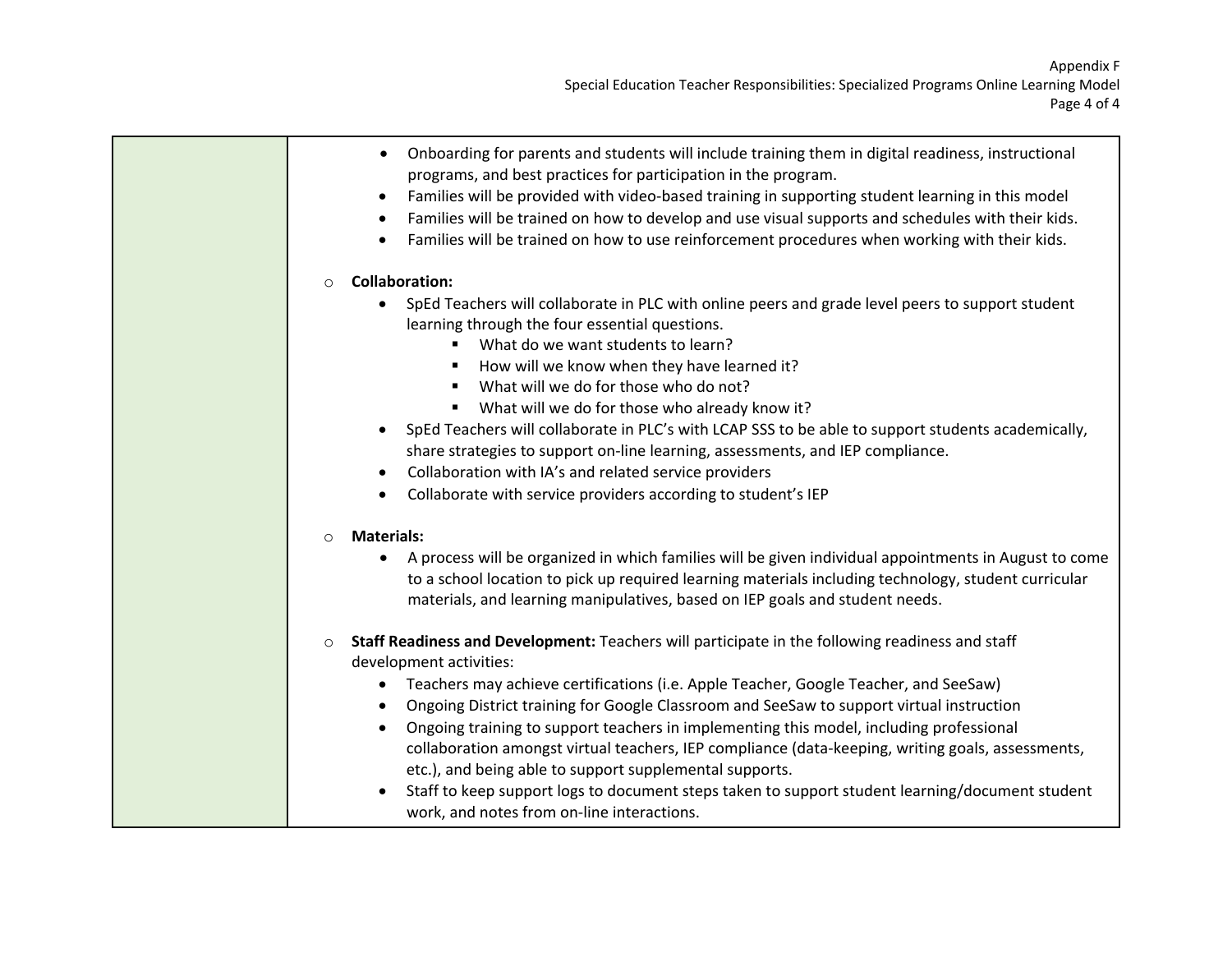# **Appendix G**

**Special Education Teacher Responsibilities: Secondary Online Learning Model**  *Providing a rigorous and supportive online learning opportunity for 6-12 families*



| <b>Special Education</b><br><b>Teacher</b><br><b>Responsibilities</b> | "Instruct": Teachers will deliver instruction by blending the asynchronous, synchronous, & independent<br>$\circ$<br>practice models.<br>Screencasts and videos are used to deliver teacher pre-recorded or other applicable videos<br>$\bullet$<br>(asynchronous) instruction.<br>First-instruction should occur primarily in the asynchronous environment<br>Regular, live (synchronous) online instruction will occur in small & whole group environments<br>according to the period bell schedule. The emphasis will be on live small group instruction for each<br>student organized in homogeneous or heterogeneous groups two times a week to allow for<br>teacher feedback and clarification, as well as peer collaboration and class discussion.<br>These virtual meetings develop a sense of community and update the class regarding<br>٠<br>current assignments and expectations.<br>Teacher-developed and assigned independent work to include instructional technology programs,<br>$\bullet$<br>project-based learning, inquiry, and application of skills which may occur outside the period bell<br>schedule.<br>See the attached documents entitled "Online Course Format"<br>Implement services/support to students in alignment with their IEP goals<br>Provide small group sessions as applicable.<br>Direct and support IAs who may hold "tutoring" sessions/reteaching opportunities and be<br>responsible for collecting information and data on IEP goals. |  |
|-----------------------------------------------------------------------|-------------------------------------------------------------------------------------------------------------------------------------------------------------------------------------------------------------------------------------------------------------------------------------------------------------------------------------------------------------------------------------------------------------------------------------------------------------------------------------------------------------------------------------------------------------------------------------------------------------------------------------------------------------------------------------------------------------------------------------------------------------------------------------------------------------------------------------------------------------------------------------------------------------------------------------------------------------------------------------------------------------------------------------------------------------------------------------------------------------------------------------------------------------------------------------------------------------------------------------------------------------------------------------------------------------------------------------------------------------------------------------------------------------------------------------------------------------------------------------|--|
|                                                                       | "Apply, Extend, Support": Teachers will provide guidance to students during the periods where there is not<br>$\circ$<br>synchronous instruction. These times can also be reserved for student application of skills, intervention, and<br>extension. Teachers will make recommendations for this time but will also work with parents to develop                                                                                                                                                                                                                                                                                                                                                                                                                                                                                                                                                                                                                                                                                                                                                                                                                                                                                                                                                                                                                                                                                                                                   |  |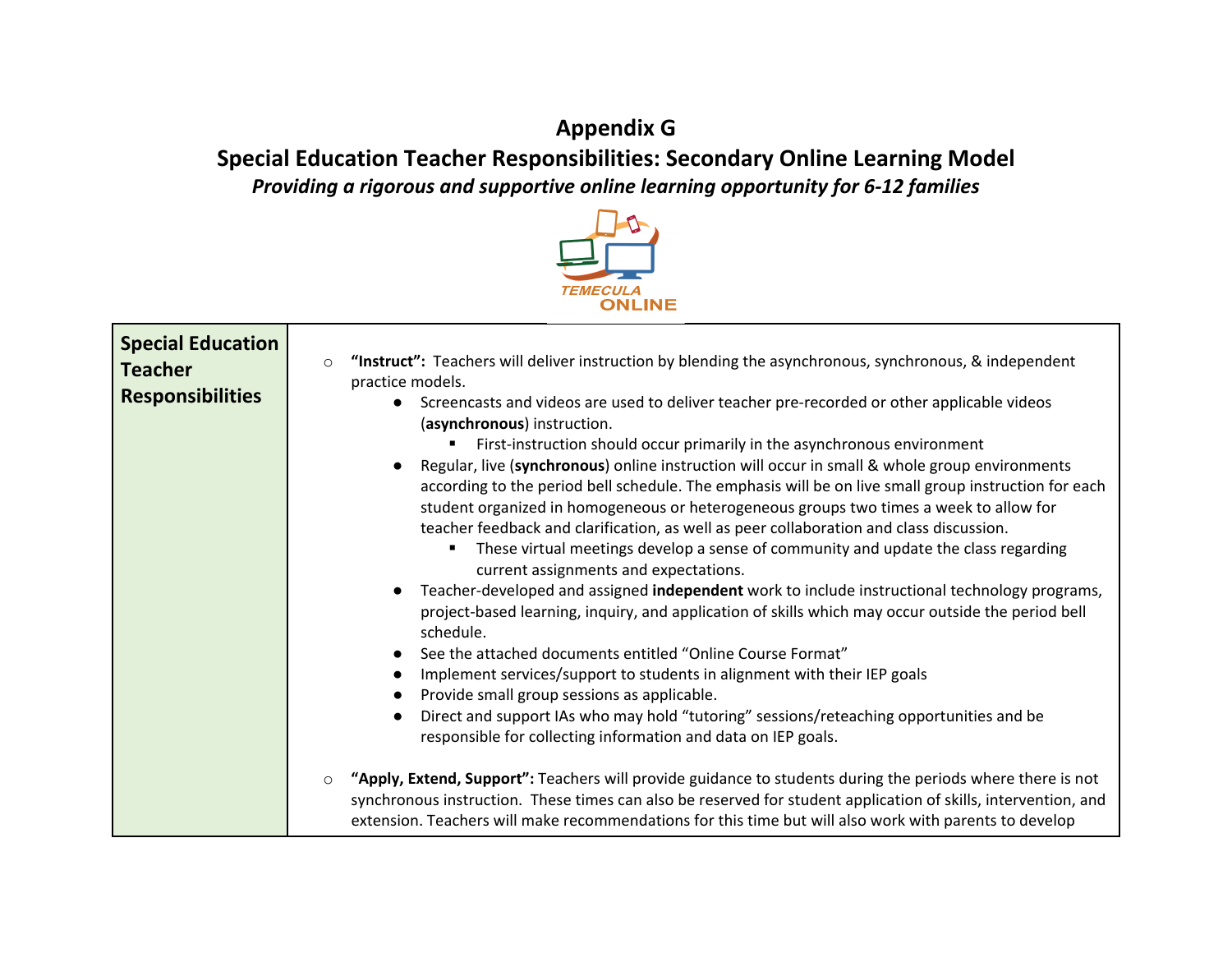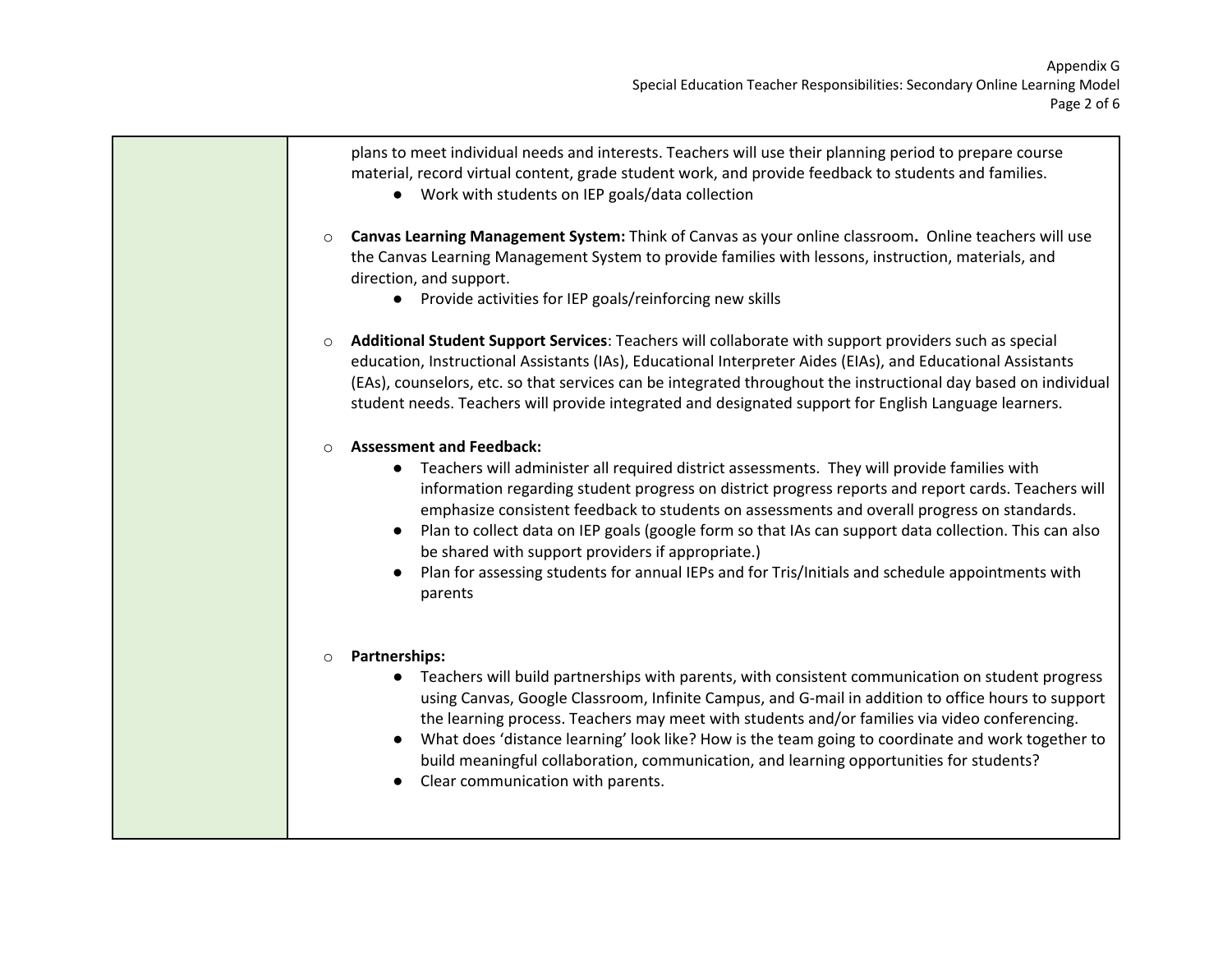| $\circ$ | Schedules: Teachers will communicate detailed daily and weekly classroom schedules to students, families,<br>administrators, and related service providers.<br>• Organize a plan for learners - weekly plan                                                                                                                       |
|---------|-----------------------------------------------------------------------------------------------------------------------------------------------------------------------------------------------------------------------------------------------------------------------------------------------------------------------------------|
|         | activities scheduled with specific day/times for synchronous activities and non-synchronous<br>activities                                                                                                                                                                                                                         |
|         | scheduled times to review skills taught and IEP goals<br>٠                                                                                                                                                                                                                                                                        |
|         | provide choice activities for students to do that reinforce IEP goals                                                                                                                                                                                                                                                             |
|         | Set expectations over the course of the learning week                                                                                                                                                                                                                                                                             |
| $\circ$ | Parent and Student Training: Teachers will participate in developing the following training opportunities<br>for parents to promote student success:                                                                                                                                                                              |
|         | Families will be provided detailed information about the model and expectations at the Back to<br>School Night presentation.                                                                                                                                                                                                      |
|         | The district and site will provide families with online video-based training in supporting student<br>learning in the online model. Teachers may be asked to make these videos accessible to their<br>students and families and to respond to questions about the learning management system as it<br>relates to their course(s). |
|         | Work with IAs to help them understand strategies to support student learning<br>Work with IAs to help them understand use of the Canvas LMS platform to support special<br>$\bullet$<br>education students they work with in the general education setting.                                                                       |
|         | SpEd Teachers will collaborate in PLCs with LCAP SSS to be able to support students academically,<br>share strategies to support on-line learning, assessments, and IEP compliance.                                                                                                                                               |
| $\circ$ | Materials: A process will be organized in which families will be given individual appointments in August to<br>come to a school location to pick up required learning materials including technology, student curricular<br>materials, and learning manipulatives.                                                                |
|         | Provide supplemental support materials to students based on IEP goals and student needs.<br>$\bullet$                                                                                                                                                                                                                             |
| $\circ$ | Staff Readiness and Development: Teachers will participate in the following readiness and staff<br>development activities:                                                                                                                                                                                                        |
|         | District training on using the Canvas LMS to provide online instruction.                                                                                                                                                                                                                                                          |
|         | Ongoing training to support teachers in implementing this model, including professional<br>collaboration among virtual teachers.                                                                                                                                                                                                  |
|         |                                                                                                                                                                                                                                                                                                                                   |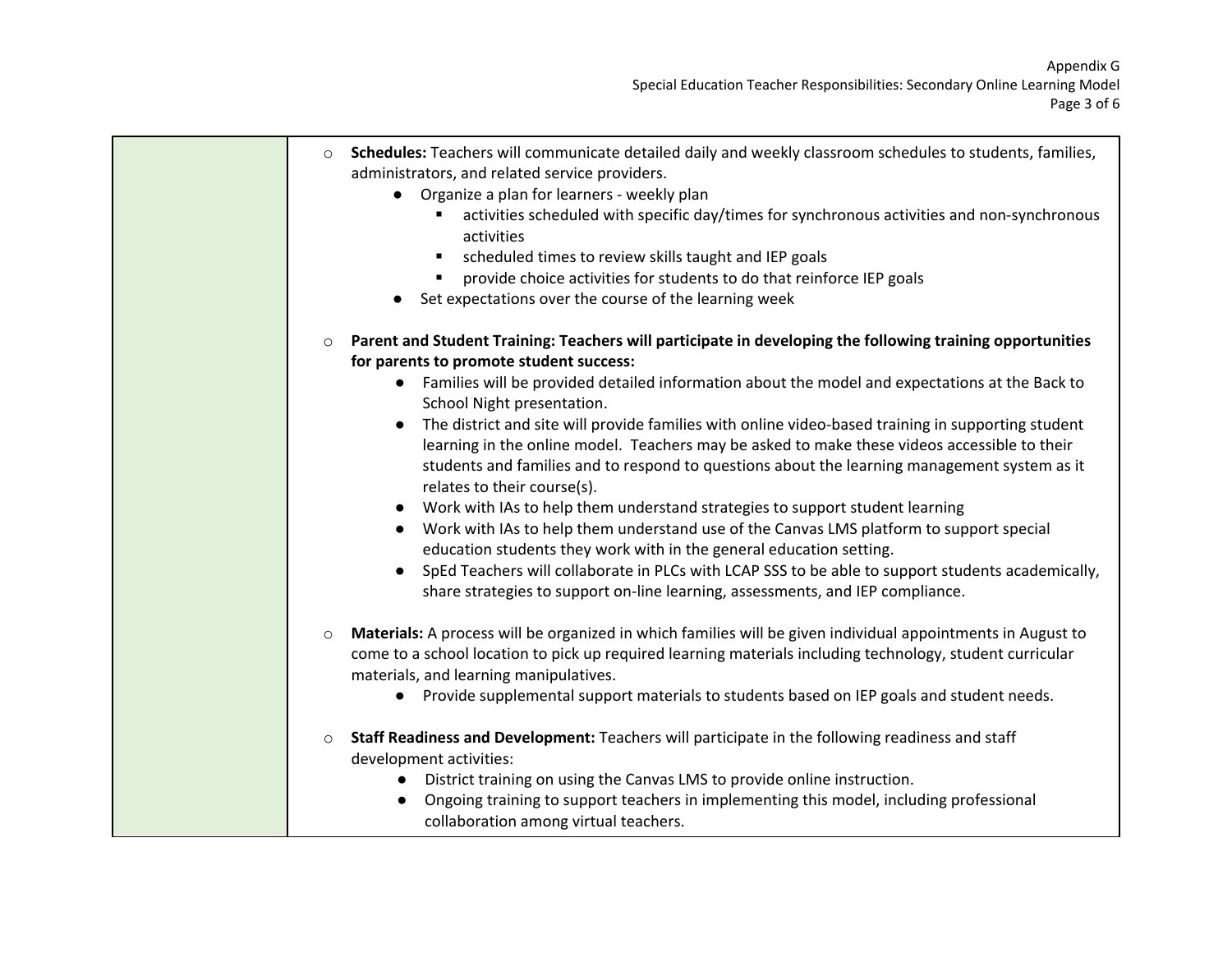- IEP compliance (data-keeping, writing goals, assessments, etc.), and being able to support supplemental supports.
- Staff to keep support logs to document steps taken to support student learning/document student work, and notes from on-line interactions

#### o **Best Practices for Online Instruction**

- **A minimum of one hour of asynchronous content** consisting of content such as self-guided lesson modules, video content, virtual libraries, posted lecture notes, and exchanges across discussion boards or school appropriate social media platforms will be provided each week. This asynchronous content should be broken up into segments of no more than 15 minutes at a time.
- **A minimum of two hours of synchronous content** will be scheduled each week. These synchronous video conferencing sessions should occur most often with small groups of students organized into homogeneous or heterogeneous groups. These sessions provide an opportunity for differentiated instruction, teacher monitored guided practice, intervention, enrichment, small and whole group class discussion, and proctored assessment.
- Independent practice and/or small group synchronous collaboration should be assigned with every instructional video.

#### o **Additional Teacher Commitments**

- Teachers will assign 6 hours of content to students per course per week. This content is a blend of asynchronous, synchronous, and independent practice assignments.
	- It is understood that there will be variations to these hours in high school courses of rigor.
- Teachers will participate in site-based grade level PLC's and staff meetings weekly, as scheduled.
- Teachers will post instructional recordings and assignments in Canvas with due dates.
- Teachers will document grades and feedback for students.
- Attendance will be taken and recorded.
- Our ability to communicate regularly with students differs in an online model, it is recommended that teachers post office hours when they are available by Canvas, Google Meet, and/or email for clarifications and instructions.
	- **The Straig Let also is a teach in a straight a** computer and available electronically for straight and  $\alpha$ all.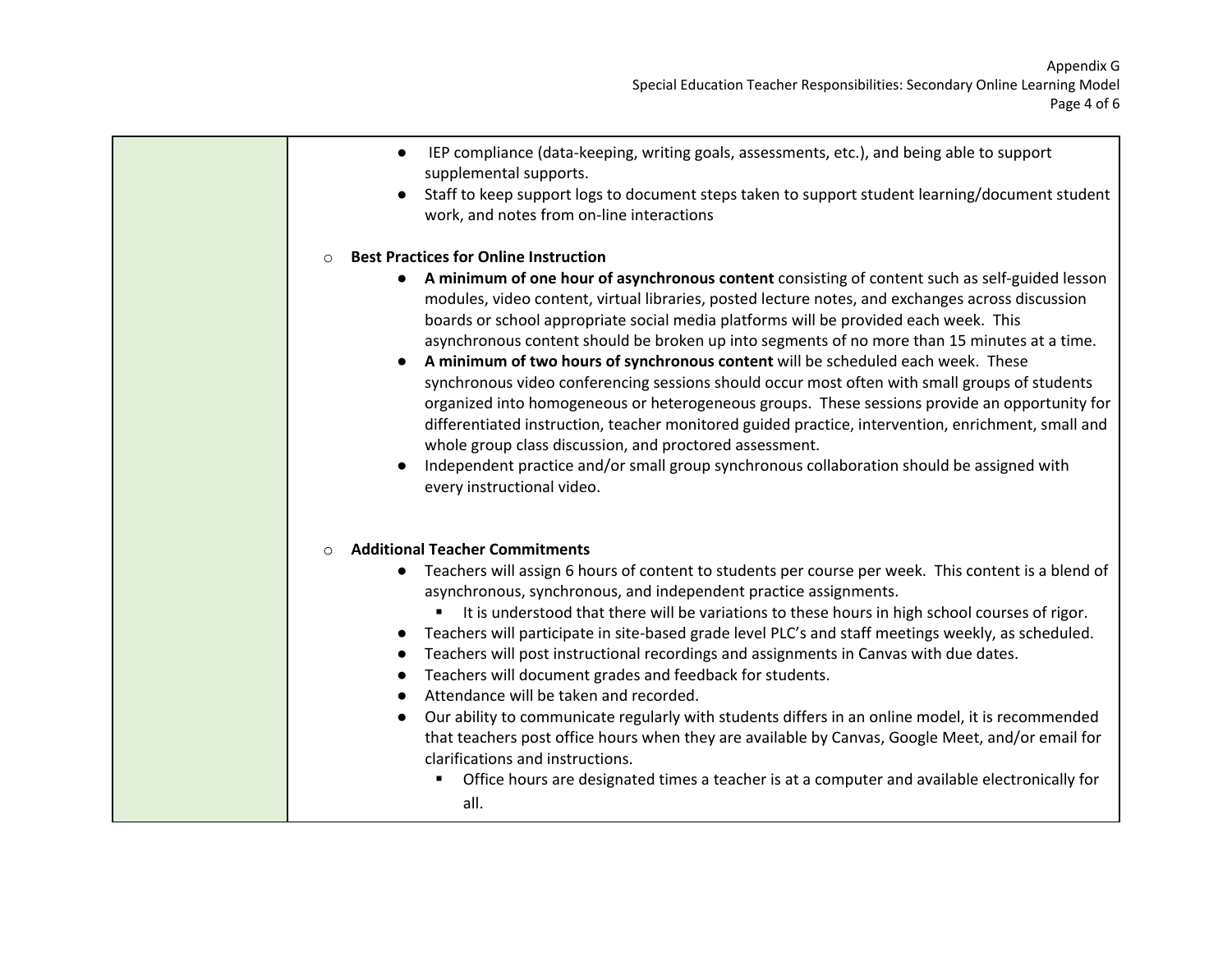| Electronic classroom activities are expected to align with the essential standards/targets for each<br>$\bullet$<br>course. Online teachers are expected to use the established Canvas Course Shell to organize<br>adapted course curriculum. Teachers will do this by making a copy of the Canvas Course Shell and<br>publishing the components of the course as appropriate. They will reference the established<br>pacing calendars, UPOs, and benchmark assessments within their respective courses. Teachers<br>who are teaching a course without an established Canvas Course Shell are expected to implement<br>a pacing calendar, units, and assessments through the Canvas LMS.<br>Teachers will review and adapt IEP supplementary aids and supports to be provided during DL.<br>$\bullet$ |
|-------------------------------------------------------------------------------------------------------------------------------------------------------------------------------------------------------------------------------------------------------------------------------------------------------------------------------------------------------------------------------------------------------------------------------------------------------------------------------------------------------------------------------------------------------------------------------------------------------------------------------------------------------------------------------------------------------------------------------------------------------------------------------------------------------|
|                                                                                                                                                                                                                                                                                                                                                                                                                                                                                                                                                                                                                                                                                                                                                                                                       |

 $\mathcal{L}^{\text{max}}$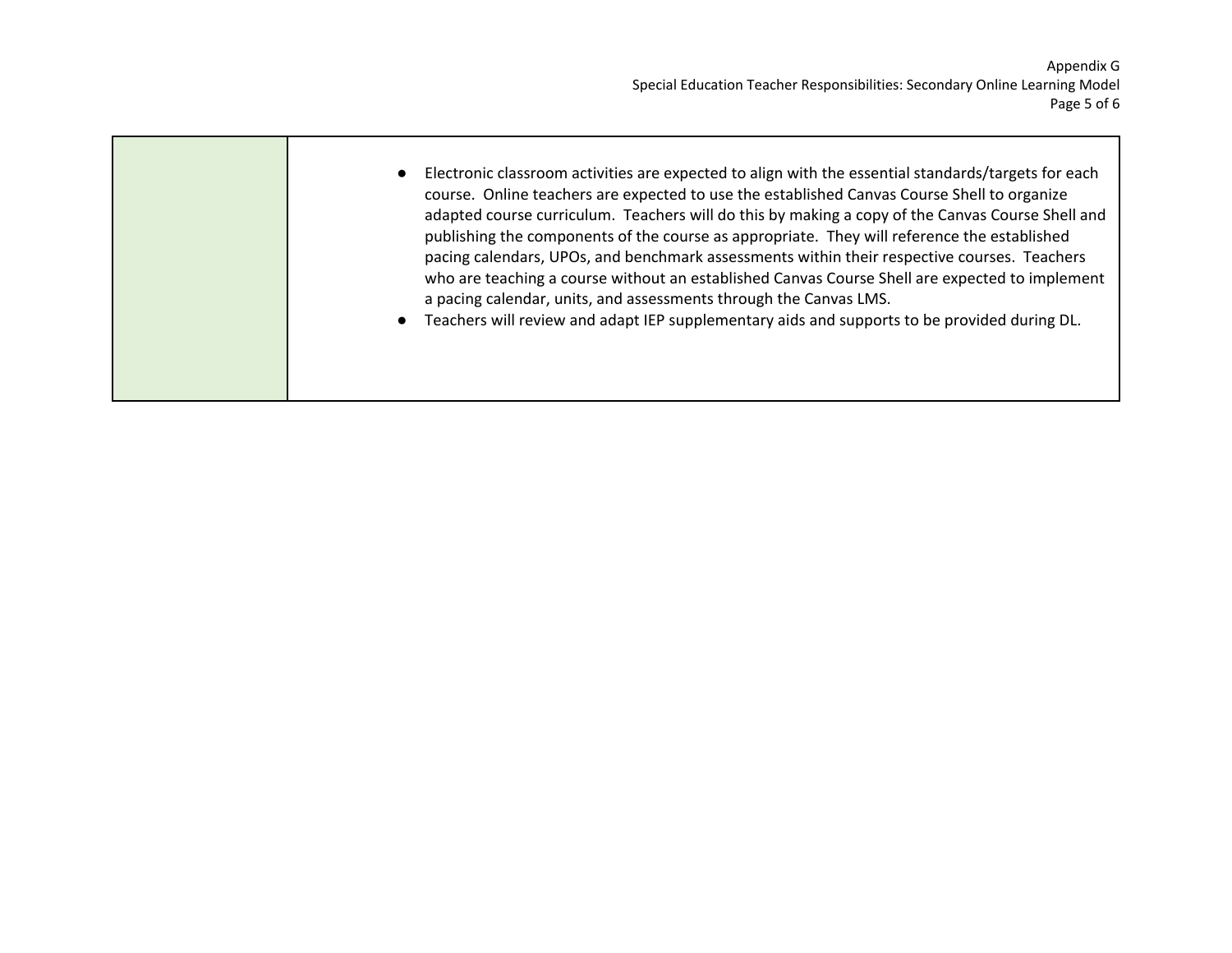## **Online Course Format**

| <b>Direct Instruction</b><br>through<br>asynchronous<br>methods | Students access 1 to 2 hours of teacher created/curated content per week to receive first<br>instruction. Students can access this content at any time during the week as long as they<br>meet the scheduled assignment deadlines for the week. Asynchronous content includes<br>self-guided lesson modules, video content, virtual libraries, posted lecture notes, and<br>exchanges across discussion boards or social media platforms. We recommend that videos<br>are kept between 7 and 15 minutes in duration each and followed by a student expectation<br>of evidence of learning. |
|-----------------------------------------------------------------|--------------------------------------------------------------------------------------------------------------------------------------------------------------------------------------------------------------------------------------------------------------------------------------------------------------------------------------------------------------------------------------------------------------------------------------------------------------------------------------------------------------------------------------------------------------------------------------------|
| <b>Supporting</b><br>learning through<br>synchronous<br>methods | Each student must attend at least 2 hours of scheduled video conferencing with the teacher<br>each week. These live experiences arrange students into homogeneous or heterogeneous<br>groups containing 8 to 12 students at a time. Video conferences are scheduled during the<br>arranged class time for the course.<br>Activities during these live sessions include discussions, teacher monitored guided practice,<br>small group instruction, and assessment.<br>The office hour sessions are scheduled in up to 1-hour durations.                                                    |
| Independent<br>practice by<br>students for<br>work completion   | Each student should complete between 2 to 4 hours of independent practice each week.<br>The number of hours depends on how much time a student is assigned asynchronous and<br>synchronous content from the teacher.                                                                                                                                                                                                                                                                                                                                                                       |
| <b>Total</b>                                                    | All three of these course components should not go beyond a total of 6 hours per week for<br>each student. There may be variations on this number in courses of rigor.                                                                                                                                                                                                                                                                                                                                                                                                                     |